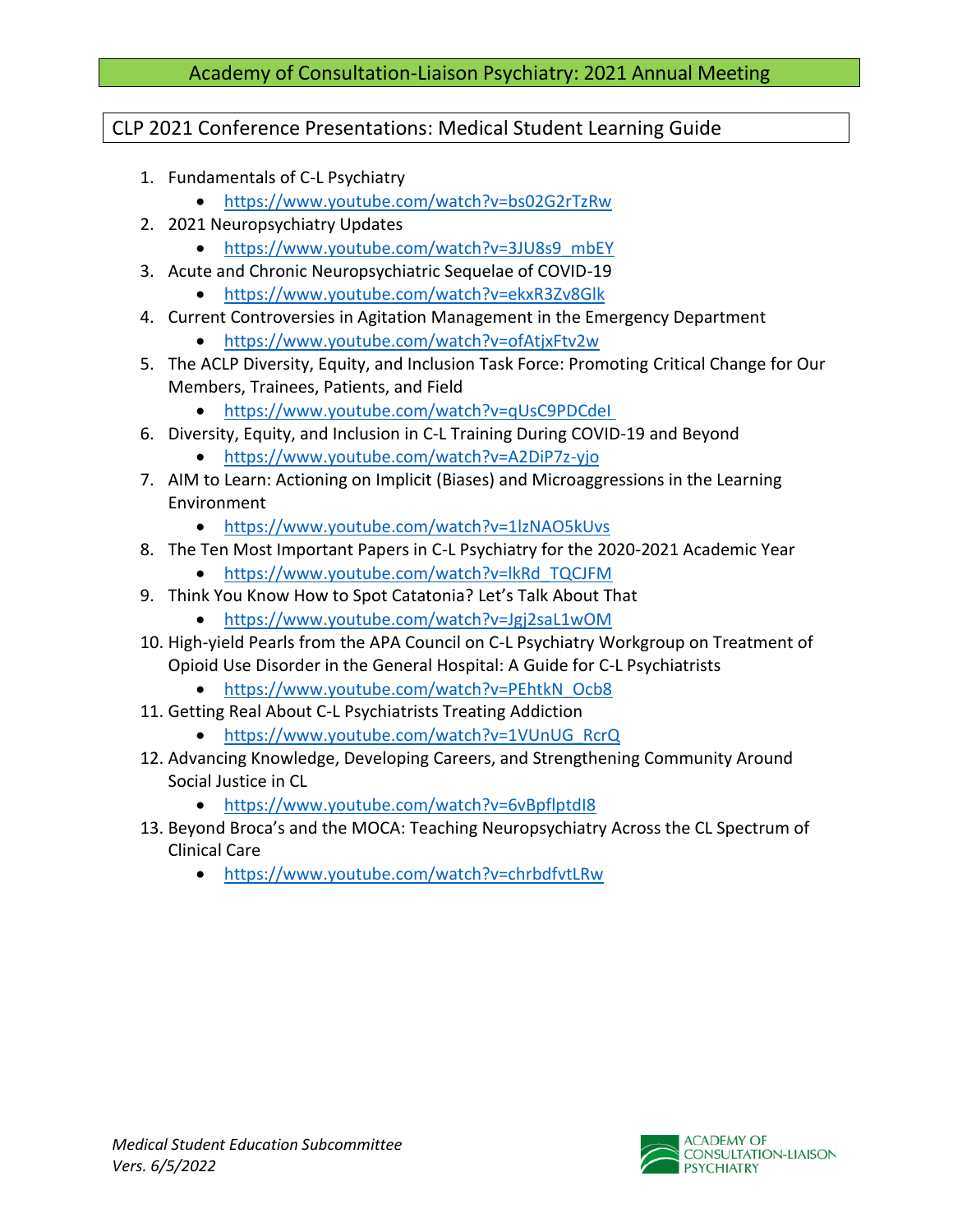## **1. Fundamentals of C-L Psychiatry**

<https://www.youtube.com/watch?v=bs02G2rTzRw> Medical Student Education Subcommittee Reviewer: Andrew Alkis, MD

# *How to Perform a Comprehensive and Efficient Psychiatric Consultation* **by Dr. Stephen Nicolson**

- Importance for medical students: This is an extremely high-yield presentation detailing how to complete a thorough C-L consultation in an efficient way.
- Key learning points:
	- $\circ$  An essential part of the pre-examination routine is to speak directly to the consultee. This will help clarify the consult question in a way that is most helpful for the consultant as well as the consultee. This can also be an opportunity to ask questions about the patient's medical history and hospital course to minimize time spent reviewing the chart. While reviewing the chart is important, early trainees can often get bogged down in superfluous detail. Speaking directly to the consultee can help get a good sense of what is most pressing regarding the patient's presentation.
	- $\circ$  Review previous notes, laboratory data, and vital signs to build a differential diagnosis, focusing on aspects of the consultation question.
	- o During the examination, always knock before entering the room, ask visitors to leave the room, ask to sit down, identify yourself, and identify the reasons for the visit. It can be helpful to ask the patient if they were aware a psychiatrist had been asked to evaluate them and what their thoughts are about you being there. Hearing the patient's response can help assess multiple elements of the mental status examination.
	- o Many aspects of the mental status examination can be assessed even if the patient does not wish to participate in the evaluation, just by asking that they explain why they do not wish to participate in the consultation. These elements include sensorium, appearance, behavior, psychomotor activity, eye contact, affect, impulse control, response to internal stimuli, gait, motor (tremor), and skin (diaphoresis).
	- o Cognitive testing should start with consciousness and language, as these are prerequisites to the other elements of cognitive assessment (i.e., orientation, attention, memory, praxis).
	- o Asking patients to list the months of the year in reverse can be extremely helpful in assessing attention regardless of the individual's education level.
	- $\circ$  Executive functioning is assessed by the Montreal Cognitive Assessment, but not the Mini-Mental Status Examination. The "go/no-go" and clock draw tests are highly effective at assessing executive functioning.
	- $\circ$  A complete physical examination may not be essential to the consult; however, a focused physical examination is extremely important (i.e., diaphoresis, bruising, excoriations, repetitive scaring, slow capillary refill, palmar erythema).

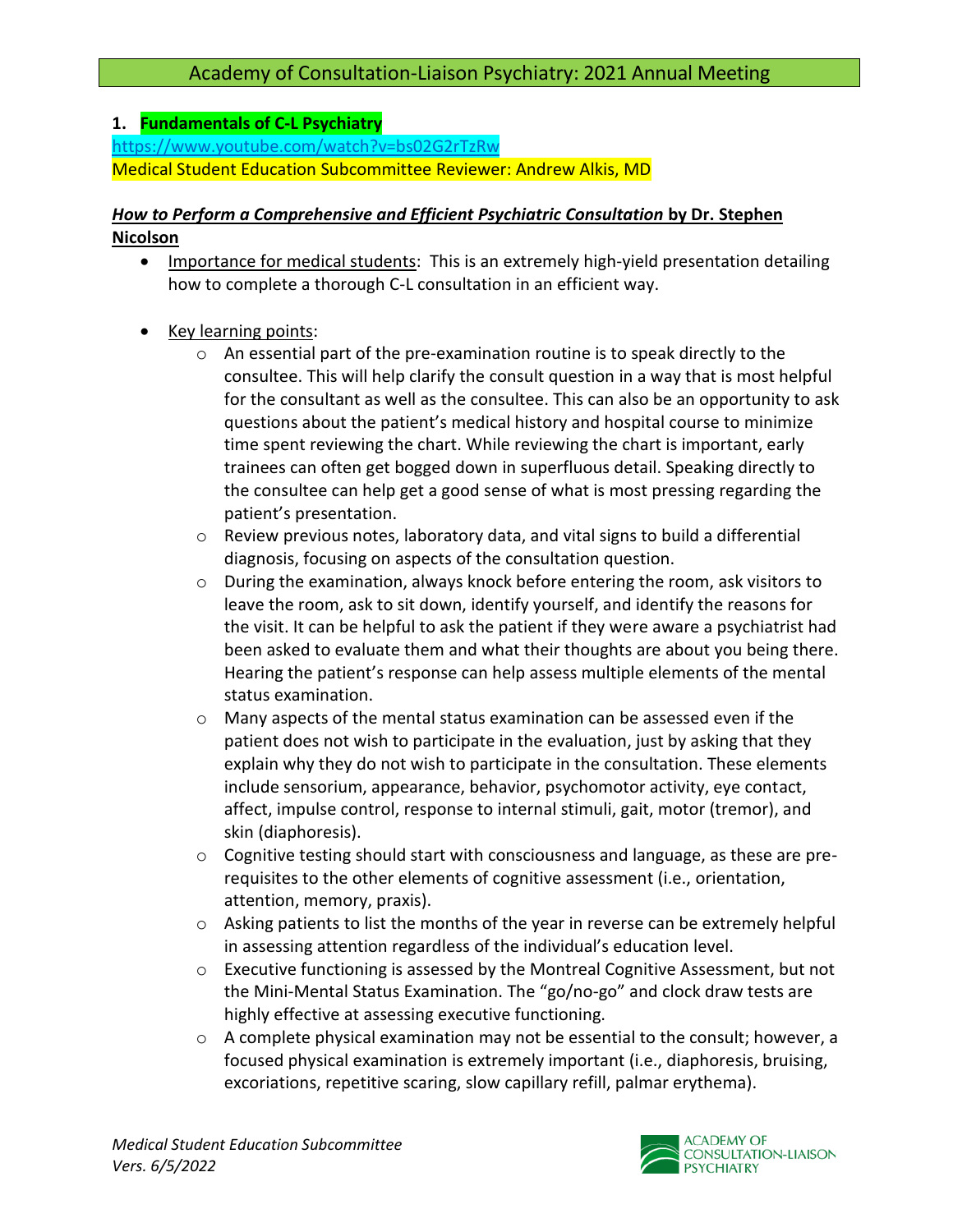$\circ$  Collateral information can be an essential part of the post-examination routine, not just in cases of suicide-risk assessment. It can help to determine pre-morbid functioning, recent medication changes, recent changes in health status, etc. that the interview may not elucidate.

## *Psychopharmacology in the Medically Ill* **by Dr. J.J. Rasimas**

- Importance for medical students: There is little evidence (studies are often small and/or open label) to guide psychotropic medication prescription in the complex medically ill. Understanding pharmacokinetic and pharmacodynamic changes in individuals with complex medical illness is especially important as a result.
- Key learning points:
	- o Pharmacokinetics
		- **Phases** 
			- Absorption (and bioavailability) -> gastric and intestinal (first pass metabolism)
			- Distribution -> Various fluid/tissue compartments
			- Metabolism -> mostly hepatic
				- o Limited by rate of drug delivery (hepatic blood flow) and capacity of CYP enzymes
			- Excretion -> mostly renal
				- o Most psychotropics will have clearance reduced in renal disease
				- o Lithium, gabapentin, pregabalin, topiramate are almost entirely dependent on renal excretion
		- IV, IM, TD bypass first metabolism. To a lesser degree, rectal administration will also bypass first metabolism, but not entirely as some absorption will enter the portal circulation.
		- Most drug-drug interactions occur through inhibition/competition in the CYP450 system
		- Protein binding can impact drug monitoring in the medically ill
			- Free drug levels (as opposed to total) can be more useful as a result
		- Troughs are used to simplify interpretation of serum concentrations
			- Removes issue of having to account for impact of ongoing absorption from last dose
		- Steady state is achieved with consistent dosing over about 5 elimination half-lives
			- Outside steady state, efficacy and toxicity can occur with "low," "therapeutic," or "high" levels depending on the scenario.
		- Loading: Can be helpful if a patient needs acute stabilization and there is little to none of the drug currently in the body.

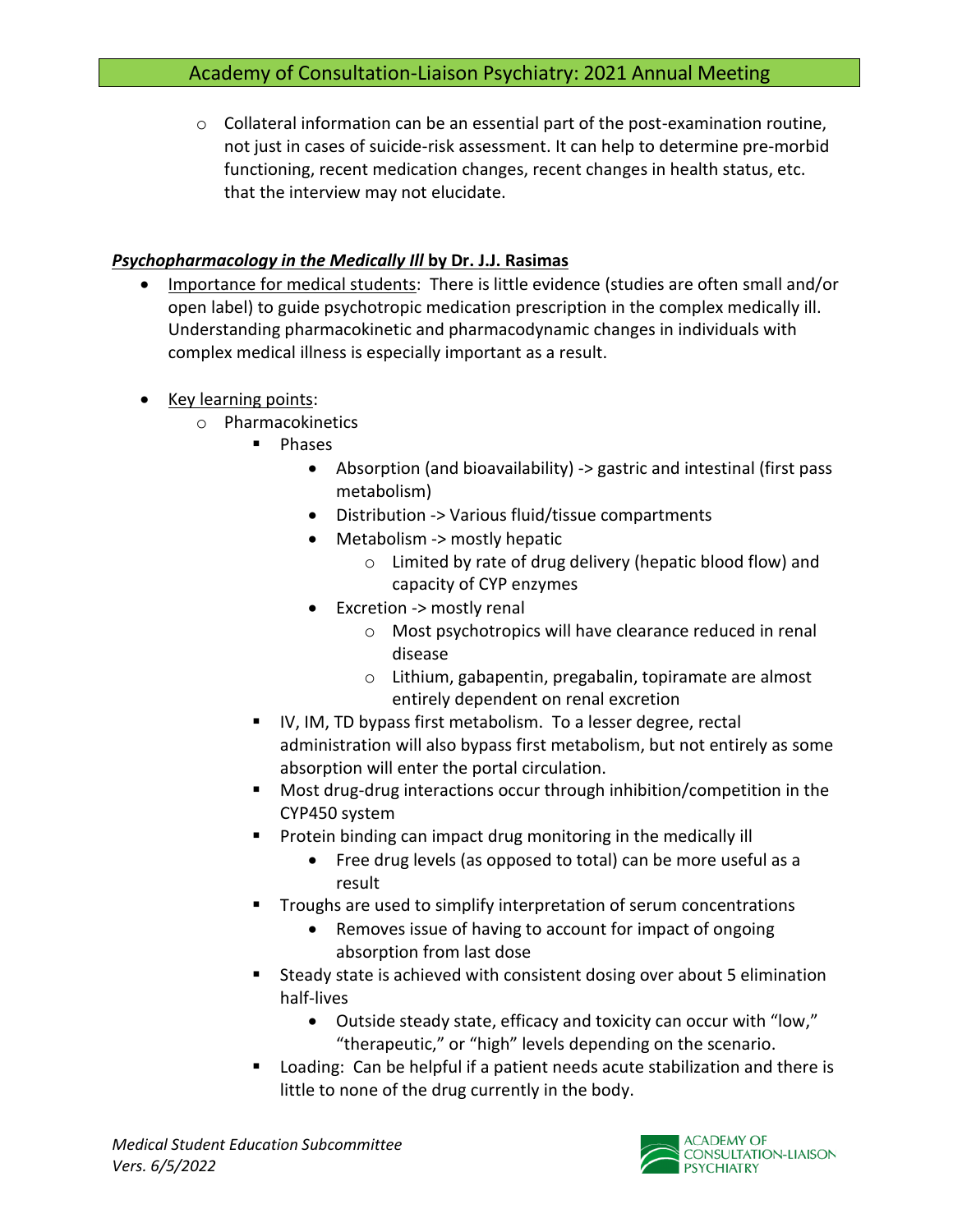- Absorption & distribution are much faster than elimination
- Dose = Concentration \* Volume of distribution \* Weight/Bioavailability
- Levocarnitine helpful in reducing risk for hyperammonemia if loading valproic acid
- o Psychotropics in Liver Disease
	- Liver damage and liver dysfunction are NOT equivalent
		- "LFTs" are actually liver damage tests.
		- Bilirubin, prothrombin time, and measures of protein, ketone, and acid/base status correlate with liver function.
		- No dose adjustment needed in acute hepatitis whereas dose adjustment depends on severity with chronic hepatitis.
	- Cirrhosis: Decrease initial doses and titrate more slowly.
	- Hepatic Encephalopathy
		- Benzodiazepines worsen the condition and flumazenil may provide transient benefit
	- Most benzodiazepines require Phase 1 metabolism
		- The exception are metabolized "Outside The Liver"
			- o Oxazepam
			- o Temazepam
			- o Lorazepam
	- Most mood stabilizers require Phase 1 metabolism (except gabapentin and pregabalin)
	- Even renally excreted agents (i.e., lithium) can be difficult to safely manage in severe liver disease due to fluid shifts, diuretic use, hyponatremia, and diarrhea
- o Psychotropics in the Gastrointestinal System
	- Delayed emptying/Constipation
		- Avoid anticholinergics
	- **Diarrhea** 
		- Serotonergics and lithium may exacerbate
	- Gastric Bypass
		- Reduced surface area for absorption and reduced exposure to gastric acid
		- Use immediate release forms, crushed tablets, and liquids, avoid enteric-coated or ER forms
		- Lithium doses will need to be lowered following surgery
		- Watch for emergent substance abuse that could impact safe prescribing (alcohol, cannabis)
- o Psychotropics in Renal Disease
	- Most psychotropics carry an indication for dose adjustment according to creatinine clearance for renal patients

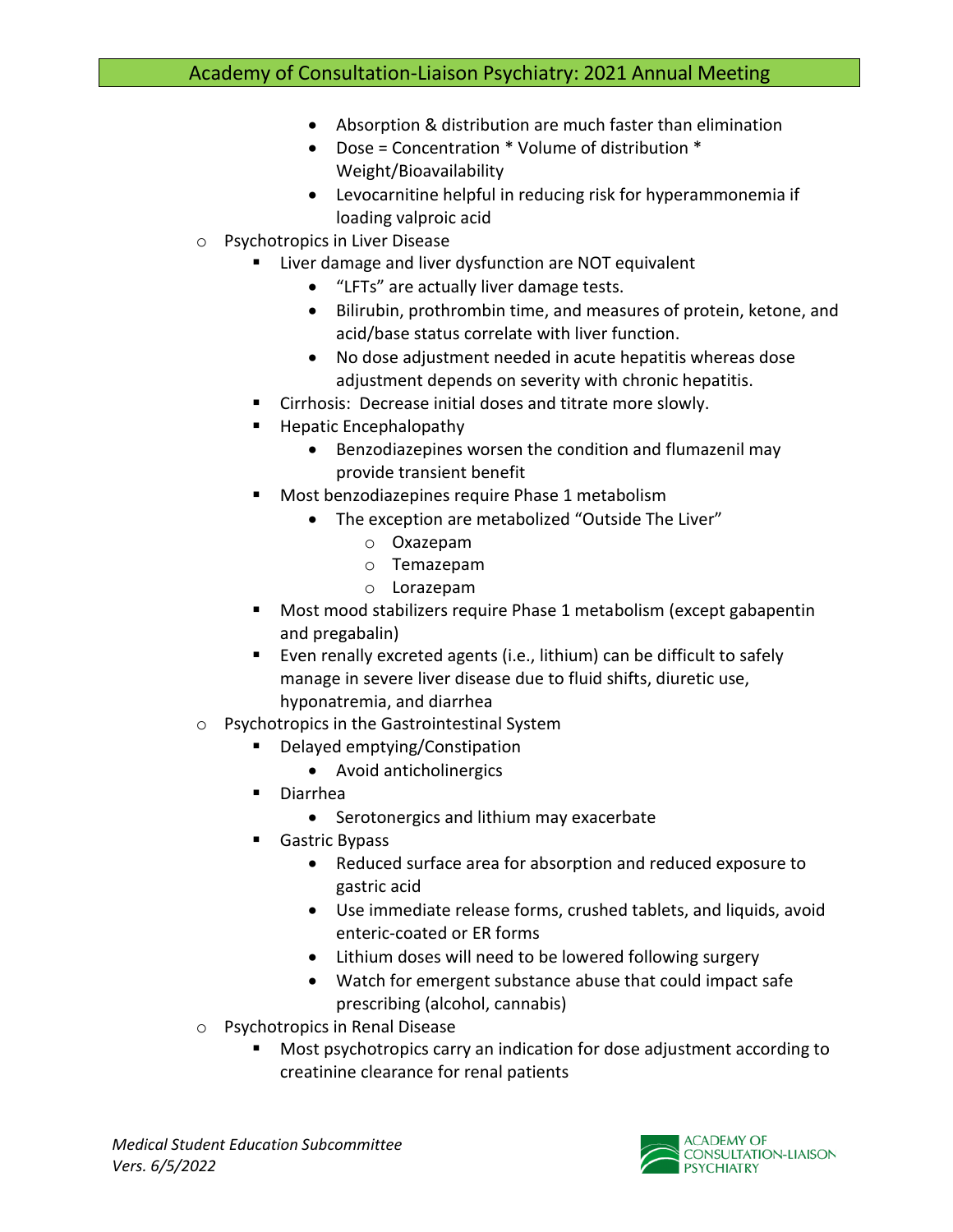- Renal insufficiency also affects liver function over time adding another factor to the need for frequent monitoring and adjustments
- **E** Lithium can be given in HD patients, typically a single dose of  $300 600$ mg once after each HD run
- Mirtazapine and amitriptyline levels decrease significantly after HD runs
- o Psychotropics and the Lung
	- Benzodiazepines should be avoided in CO2 retainers when possible as well as avoided in obstructive sleep apnea (along with TCAs and mirtazapine)
	- Benzodiazepines may be safe and beneficial in those with asthma and COPD
		- Co-morbid anxiety is common
- o Psychotropics and the Heart
	- $\blacksquare$  TCAs (and carbamazepine) safer than we generally think
		- Orthostasis, Type 1A antiarrhythmic effects
		- Generally safe in selected patients with stable heart disease, lacking major rhythm problems
		- Contraindicated after MI (associated with increased mortality)
	- Stimulants generally safe
		- Still there is a black box warning for cardiovascular risk
	- Antipsychotics chronic metabolic risk is likely the most important
		- All antipsychotics may increase QTc
		- Screen for already increased QTc interval, other QTc prolonging drugs, personal or family history of unexplained syncope or sudden death. Control the variables. Remember the hospital is the best place for TdP!
	- **Antidepressants** 
		- Sertraline, mirtazapine, and escitalopram considered safe
		- Citalopram may not be the ideal first choice due to QTc risk
		- Venlafaxine, duloxetine, and bupropion monitor for emergent hypertension
		- Trazodone orthostasis can be problematic in those without good pump function
- o Psychotropics and Neurology
	- Stroke
		- Depression is a common sequela of CVA, and SSRIs can be helpful
			- o Avoid starting an SSRI in the wake of hemorrhagic stroke
		- Abulia/Apathy
			- o Psychostimulants/bupropion may have a role
		- Avoid medications than can cause orthostatic hypotension
			- o Trazodone, mirtazapine, quetiapine, other antipsychotics, alpha-2 agonists
	- Pseudobulbar affect

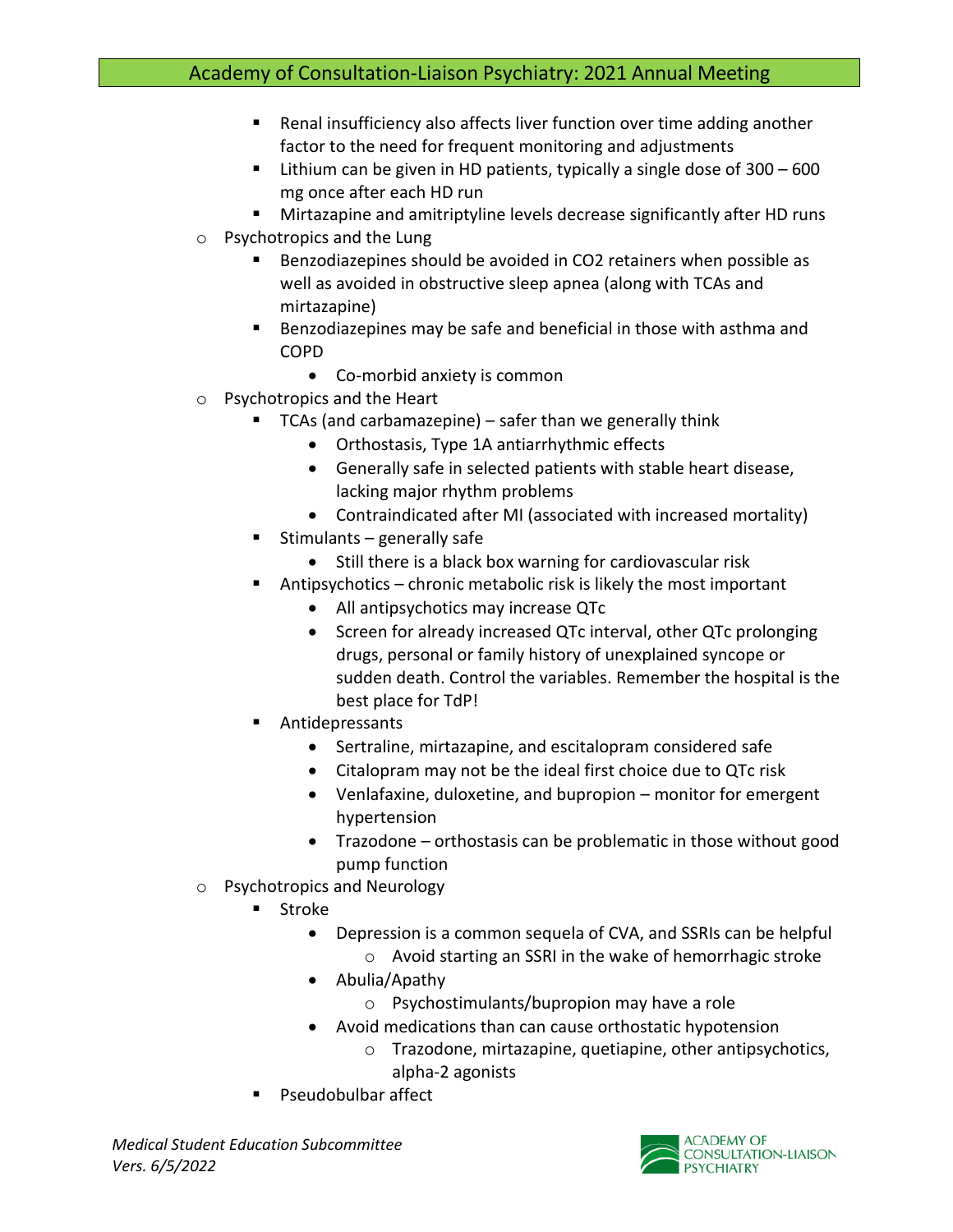- May be managed with SSRIs (sertraline, citalopram) as DXM/quinidine is expensive
- Migraine patients can safely take SSRIs and triptans
- Depression in Parkinson disease may respond to pramipexole, but need to monitor for emergent impulsivity/pathological gambling
- Psychosis in Parkinson disease challenging to manage
	- Quetiapine may be first choice as pimavanserin is expensive and clozapine associated with heavy side-effect burden
	- Don't forget ECT is the only intervention that might improve both sides (i.e., psychosis, extrapyramidal symptoms)
- o SSRIs and Bleeding
	- GI Bleed
		- Relative risk is variable, with meta-analysis data showing risk increased about 36%. Risk is higher when taking NSAIDS or antiplatelet drugs.
		- Absolute risk is small
			- o Number needed to harm for upper GI bleed with SSRIs in low-risk patients was 3,177 in one study and 881 in highrisk patients
		- Usually not clinically significant and no increased mortality from SSRI-associated GI bleeds
		- Caution is warranted in high-risk patients: thrombocytopenia, platelet disorders, coagulopathy, multiple antiplatelet drugs, older age
	- **Stroke** 
		- Depression and anxiety are associated with increased risk for hypertension and stroke
		- SSRIs are not contraindicated in thrombotic stroke including those receiving thrombolysis
		- Prudent not to start an SSRI soon after a hemorrhagic stroke
	- Postpartum: least studied
		- Do not stop SSRIs just before delivery (postpartum depression risk is significant)
		- Caution warranted only in those at high bleeding risk
	- Perioperative
		- Do not routinely stop SSRIs before surgery, but high-risk patients could consider for elective surgeries where many variables can be controlled
		- Cholinesterase Inhibitors
			- o Non-specific cholinesterase inhibitors should be stopped prior to surgery as there is a synergistic increase in the effects of depolarizing neuromuscular blockers (i.e.,

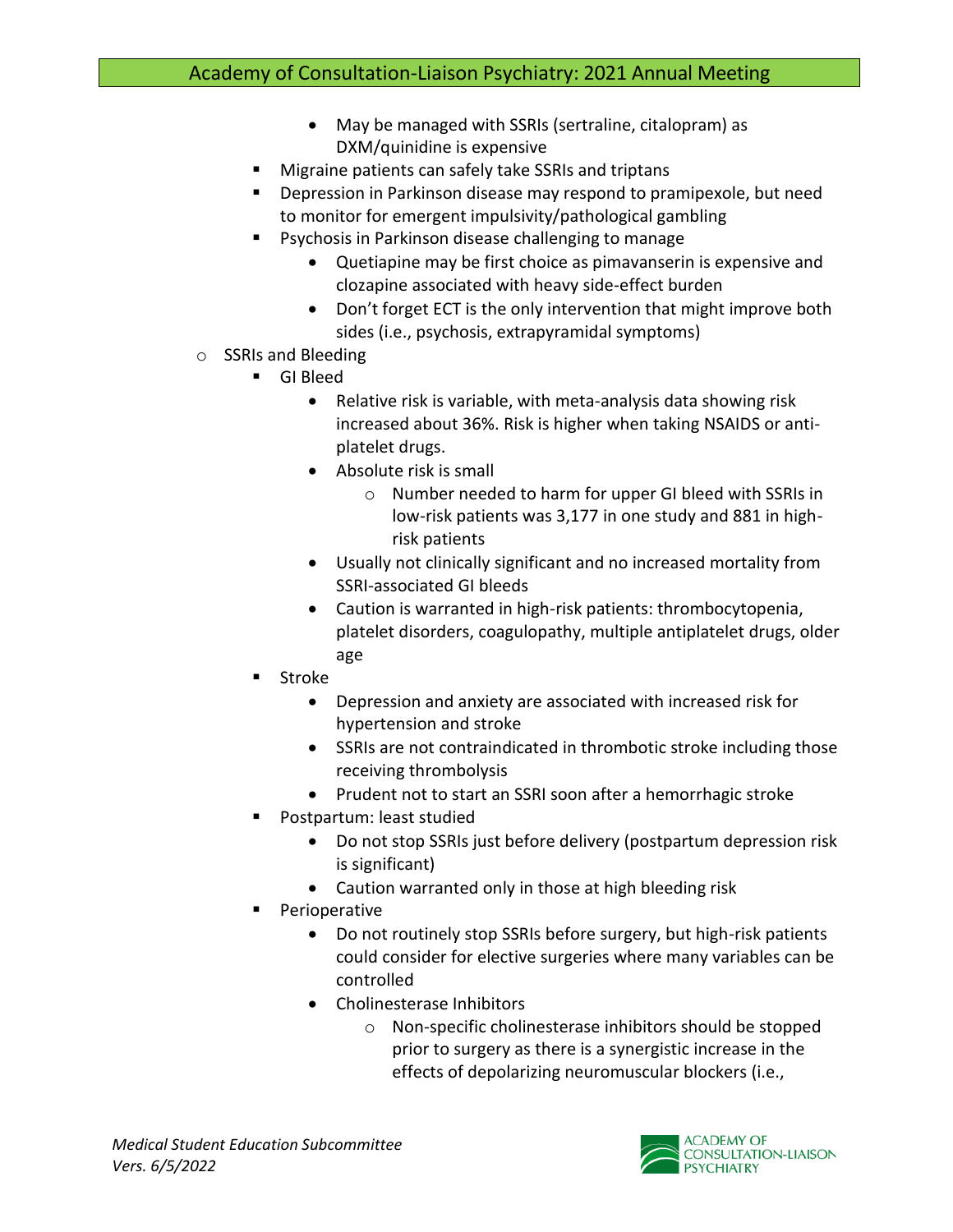succinylcholine) and decreased effects of non-depolarizing agents (i.e., atracurium).

- Remember that there are more drugs than the ones we prescribe, and they will necessarily be halted around the operative period. Frank discussions with patients about substance use can head off serious discomfort.
- o Alternative Formulations
	- Available for most classes of psychotropic medication in situations where patients cannot take medication by mouth.

## *Comprehensive Psychosocial Evaluation of Transplant Candidates* **by Dr. José Maldonado**

- Importance for medical students: Helps the medical student understand the mental health providers role in the transplant process.
- Key learning points:
	- $\circ$  Every 10 minutes, someone is added to the national transplant waiting list. On average, 22 people die each day while waiting for a transplant. The need vastly outnumbers the availability.
	- $\circ$  Psychosocial pre-transplant evaluation is a means to ensure a candidate is the most suitable for the available organ and aims to do so in a standardized way that can be replicated at different transplant institutions across the country.
	- $\circ$  Kidneys (58.8%) are the most transplanted organ followed by liver (21.7%) and heart (9.6%).
	- o Medical listing criteria by organ system has been well-established (Liver Model for End-Stage Liver Disease, Kidney – Kidney Allocation Score, Heart – New York Heart Association). How transplant programs undergo psychosocial evaluations for transplant candidacy has historically been variable.
	- $\circ$  Effective psychosocial pre-transplant assessment tools over the years have included the Psychosocial Assessment of Transplant Candidates (PACT) and Transplant Evaluation Rating Scale (TERS). Stanford has developed the Stanford Integrated Psychosocial Assessment for Transplantation (SIPAT) which is becoming a leading psychosocial pre-transplant assessment tool.
	- o Psychosocial Pre-transplant Evaluation Goals:
		- Identify patient's level of neuropsychiatric and cognitive functioning
		- Identify patient's social support network
		- Increase fairness
		- Implement appropriate treatments that reduce harm, mitigate risk, and optimize graft survival and patient's level of functioning and quality of life
	- o An additional hope is an effective psychosocial pre-transplant evaluation will identify risk factors that impact adherence, morbidity, and mortality.
	- $\circ$  "It's not just the presence of psychopathology, but the additive effect of multiple other psychosocial factors that counts."

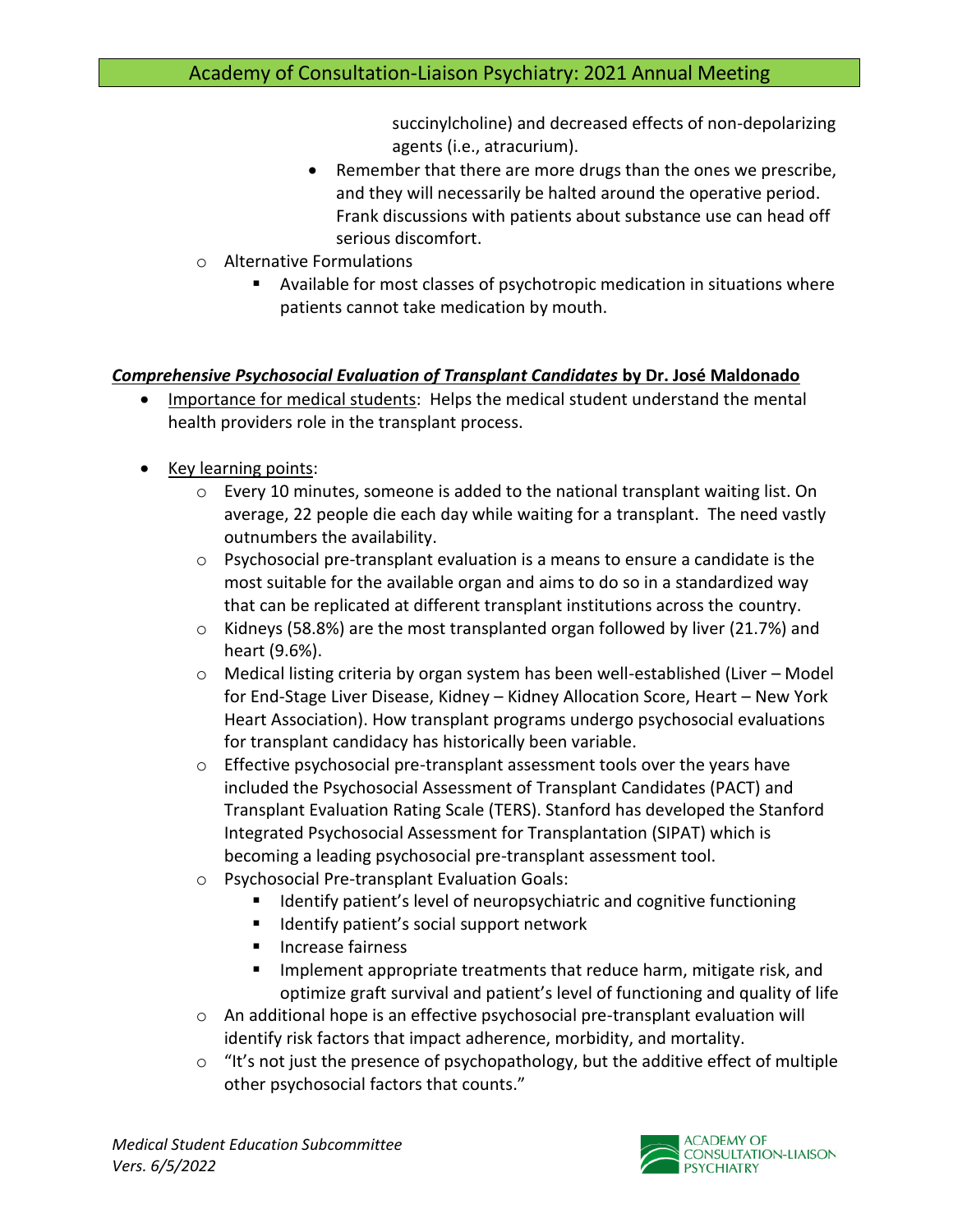$\circ$  The SIPAT also aims to provide poor candidates a means of improving their candidacy by highlighting areas for improvement.

## *Considerations in Care of the Pediatric Patient* **by Dr. Laura Markley**

- Importance for medical students: Adult patients can regress to primitive coping mechanisms when frightened or under duress. Childhood trauma can cause a child/adolescent to remain "stuck" in a developmental phase where in terms of years they may be an adult, but an adolescent by emotional standards.
- Key learning points:
	- o There are a myriad of differences between pediatric and adult patients, but there are several key distinctions:
		- Pediatric patients more often dealing with congenital/hereditary illness
		- Patients unable to manage their own illness and are dependent on others
		- Caveats to confidentiality given parents are often involved
		- Duty to report any cases of suspected abuse
		- Children can be more prone to adverse medication effects (EPS, paradoxical reactions to benzodiazepines)
		- Baseline organ function is different
		- Medications take size into consideration and doses are usually smaller and require calculation
	- $\circ$  Infant Patients stranger anxiety
		- Address parents first, you are less threatening at eye-level or lower
	- $\circ$  Toddler separation anxiety
		- Keep parents in room, use their curiosity and their egocentrism to entice them to you (i.e., bring in a toy, but don't present it to them initially, wait for them to ask about it)
	- o School Age
		- Starting to understand concept of death, provide concrete assurance you will not be touching or causing any physical pain
	- o Adolescence
		- Social concerns are paramount, address teens first and ask them to introduce parents, perception of risk is diminished but appearance is important (i.e., may not stop cannabis if discussing general health-related concerns but will stop if discussing how it can cause/aggravate acne)
	- o Non-Neurotypical Patients
		- Sensitive to changes in routines, environment, and sensation
		- Communication is often a struggle due to either basic language deficits or difficulty in syntax (i.e., blue cereal means Frosted Flakes that come in a blue box)
		- Hospital Challenges: unfamiliar, loss of routine, loss of familiar foods/clothing, sensory overload, staff misinterpretation of self-stim behavior as agitation, inability to understand or be understood

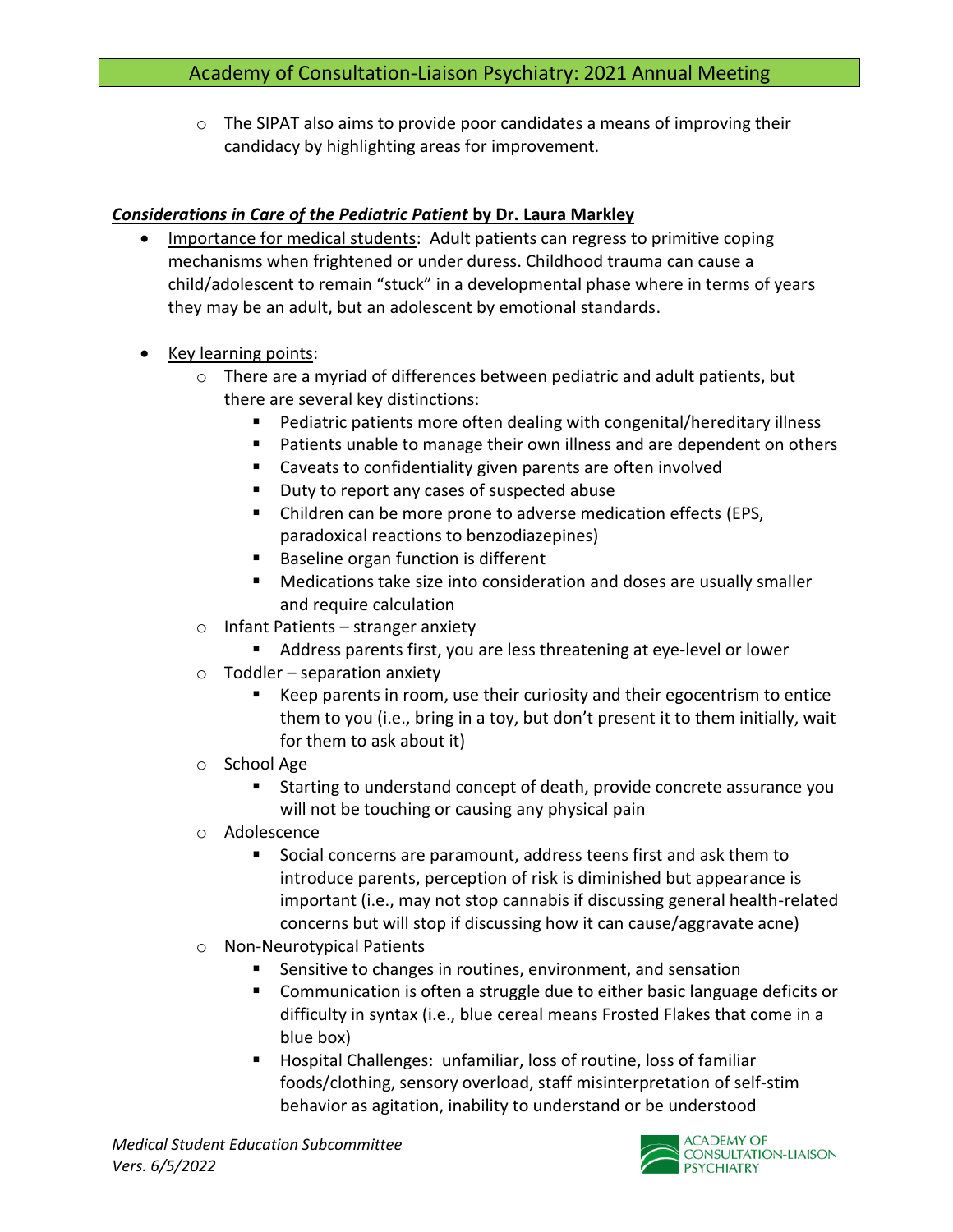- Caretaker involvement is key, try to understand baseline behaviors, try to provide consistent "primary" staff to ensure awareness of patient's baseline
- Additional Pearls: always advocate for investigation into underlying any possible physiological issue, maintain usual dress/sleep schedule/diet as able, avoid unnecessary entries/disruptions, involvement of speech therapy for tools to improve communication, involvement of Child Life
- o Confidentiality and Consent
	- Most conversations with minors are confidential with the caveat being that the limits are:
		- If something is conveyed that relates to imminent danger for the patient
		- If something is conveyed that relates to the patient placing another in imminent life-threatening danger (HI, suicide pacts)
		- Disclosures of abuse
	- **Know state laws** 
		- Most states allow adolescents to seek mental health psychotherapy but NOT mental health medication without parental consent.
- o Trauma-Informed Care
	- Minimize traumatic aspects of medical care
	- Provide all pediatric patients with basic support and information
	- Screen to identify those who may need more help
	- Maximize continuity of care
	- Remain aware of one's own stress
- o Delirium
	- Cornell Assessment for Pediatric Delirium (CAPD)
		- Effective screening/assessment tool for pediatric delirium
	- 1/3 of patients who develop delirium go on to develop PTSD after recovery from delirium

### *Suicide Risk Assessment and Management in C-L Psychiatry* **by Dr. Scott Simpson**

- Importance for medical students: Suicide incidence in the United States continues to increase and evidence-based methods of screening and treating can be extremely helpful when implemented.
- Key learning points:
	- $\circ$  Suicide rate has increased from 17.8 to 22.4 (per 100,000) between 1999 and 2019
	- o ED and hospital visits are opportunities for suicide prevention

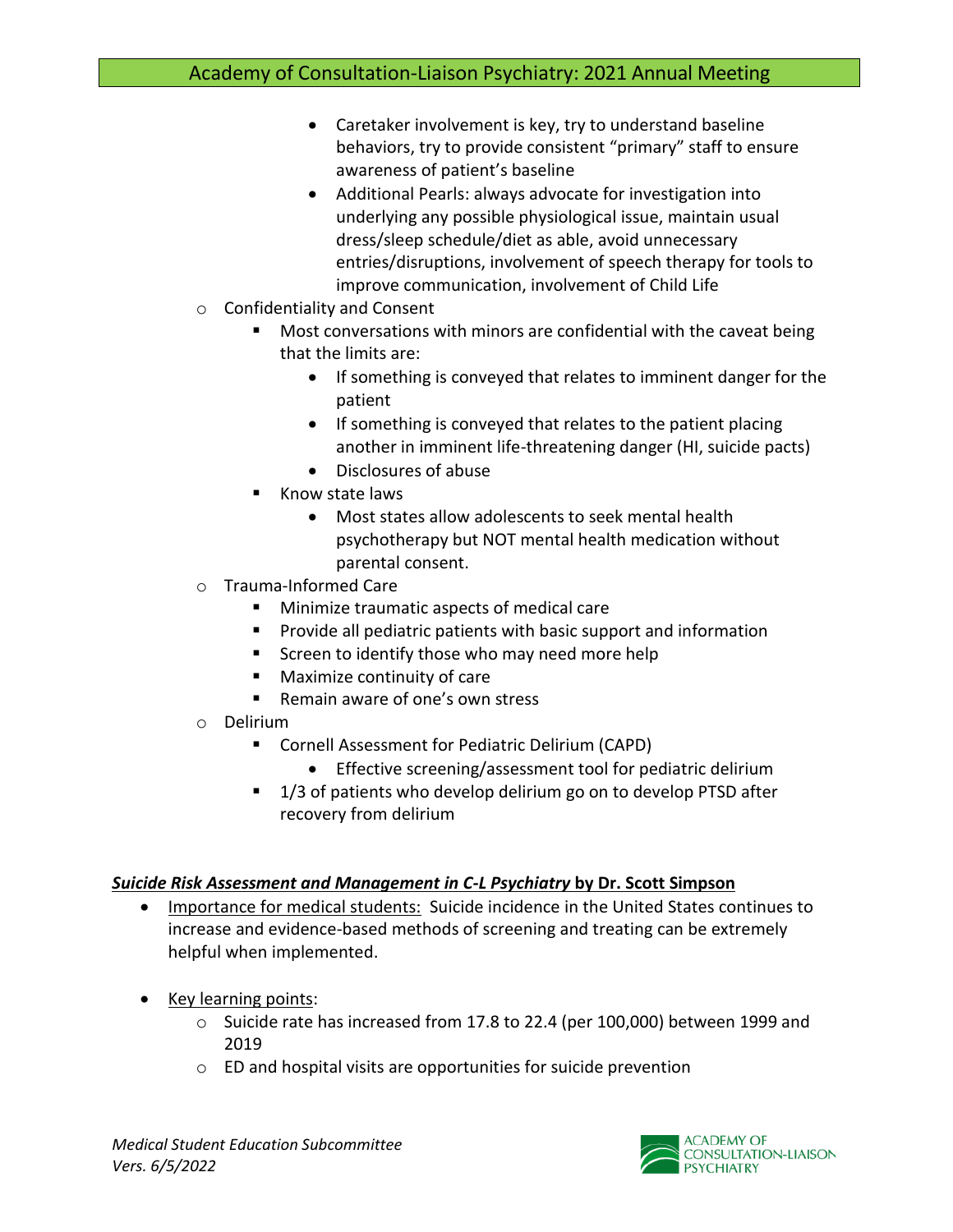- 27% of patients who die by suicide have seen their primary care provider within the previous month; however, the relative risk for death by suicide is higher in patients discharging from inpatient treatment (aOR 16.9) or ED/Urgent Care (aOR 6.8) in comparison to primary care visits (aOR 1.9)
- o "Validated Screening Tools" for Suicidal Ideation
	- Columbia-Suicide Severity Rating Scale Clinical Practice Screener
	- Ask Suicide-Screening Questions
	- **Effective tools inquire about passive suicidal ideation, active suicidal** ideation, and any history of self-harm.
	- Limitations:
		- Validated against other screeners (not clinical outcomes)
		- Difficulty in staff implementation
		- Resource utilization
		- Ascertainment of mortality
		- Symptom over-endorsement (how to account for malingering patients)
- o Steps after Positive Screening
	- Stress-Diathesis Model
		- Diathesis (predisposition) -> hopelessness, impulsivity, or aggression
		- Stressor -> psychiatric disorder, psychosocial cues
		- Stressors overwhelm the individual's ability to cope and there may not be enough resources in place to help balance those stressors. If there is a predisposition for suicide based on hopelessness or impulsivity/aggression, the risk for suicidal behavior may acutely go up.
	- Consider risk factors unique in C-L patients (chronic medical illness is a risk factor for suicide, certain medications carry black-box warnings for suicidal ideation)
	- Consider focusing on dynamic and manageable (modifiable) risk factors
	- Suicide risk ≠ suicidal ideation
		- Most individuals who die by suicide do not report suicidal ideation when asked on screeners
	- Models for Assessment
		- SAFE-T (Suicide Assessment Five-step Evaluation and Triage)
			- o Identify Risk Factors, Identify Protective Factors, Conduct Suicide Inquiry, Determine Risk Level/Intervention, Document
			- o Risk Level: High, Moderate, Low with recommended possible interventions dependent on risk leve.
		- 2 x 2 Table
			- o Columns (Acute or Chronic Chronicity)
			- o Rows (Risk or Protective Factors)

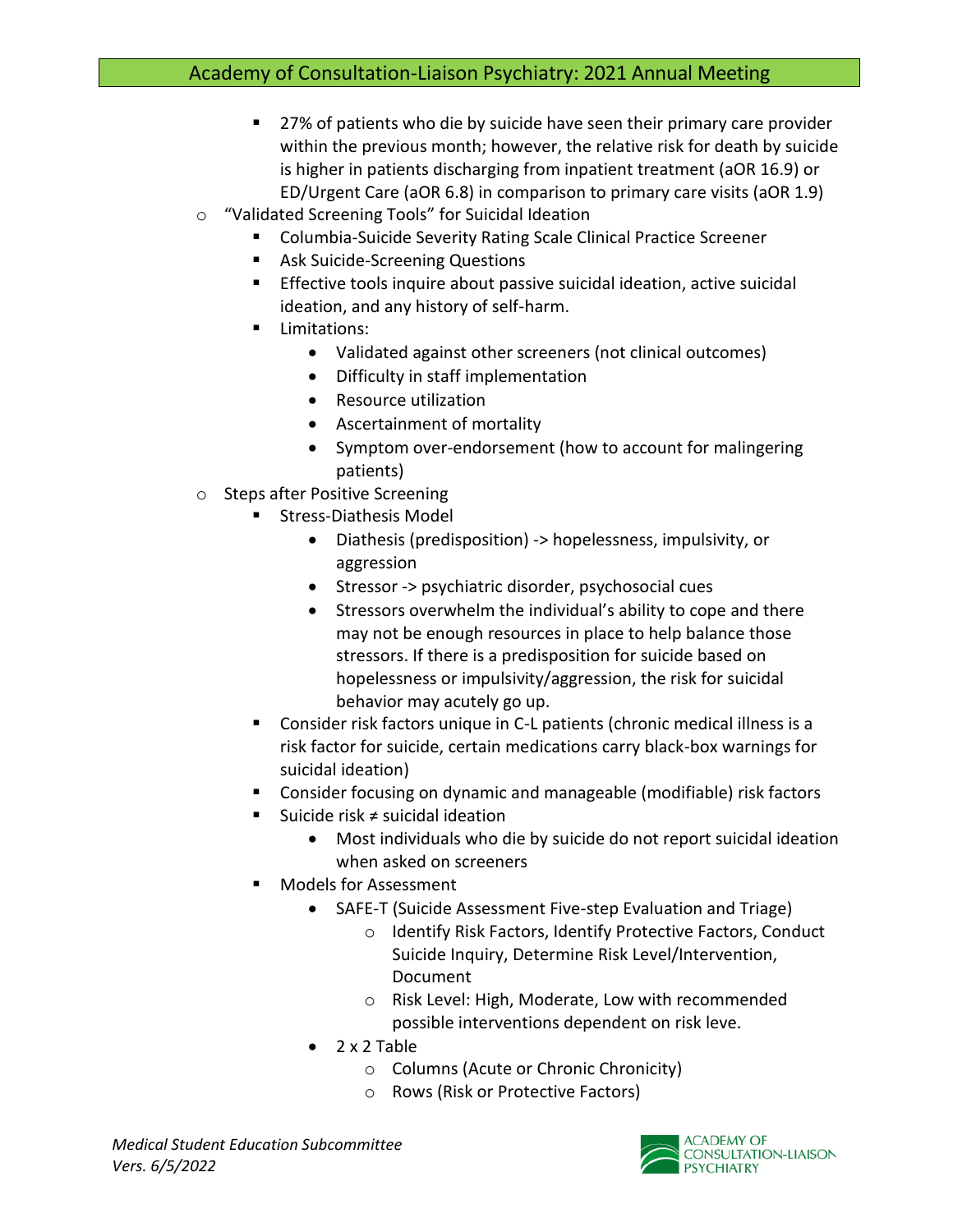- **Interventions** 
	- Psychoeducation to patient and family, write a safety plan, lethal means restriction, identify ONE NEXT BEST provider they could contact if someone is not available, offer follow-up call, determine disposition
	- Safety Planning: strongly supported by evidence

## **2. 2021 Neuropsychiatry Updates**

[https://www.youtube.com/watch?v=3JU8s9\\_mbEY](https://www.youtube.com/watch?v=3JU8s9_mbEY) Medical Student Education Subcommittee Reviewer: Amy Rosinski, MD

### Importance for medical students:

This group of talks contained several practical points/a review of literature on common neuropsychiatric issues that are seen in medically ill patients. Evidenced based treatment strategies are recommended.

### Key learning points:

# **Cytokines Induced mechanism of Delirium related to COVID-19 and other infectious processes**

- COVID-19 can cause delirium through multiple mechanisms: direct CNS invasion via the olfactory nerve with spread to thalamus and brainstem, cytokine storm, CNS hypoxia from poor respiratory status, among others.
- Risk factors for delirium from COVID-19 include underlying neurocognitive susceptibility, age, frailty, respiratory status, comorbid medical conditions, sedative agent use needed for ventilation/ECMO, social isolation, limited access to natural light patterns, among others.

### **Cefepime Induced Neurotoxicity**

- Cefepime is a  $4<sup>th</sup>$  generation cephalosporin antibiotic (in beta-lactam class) often used in hospital settings for health care associated infections including UTI, pneumonia, neutropenic fever, among others.
- All beta-lactam antibiotics can cause neurotoxicity. They cross the blood brain barrier, with higher risk of a leaky barrier in critically ill patients, patients with kidney disease, and patients with compromised brains like dementia.
- The pathophysiology of neurotoxicity includes impeding neurotransmission of endogenous GABA, leading to neuroexcitability.

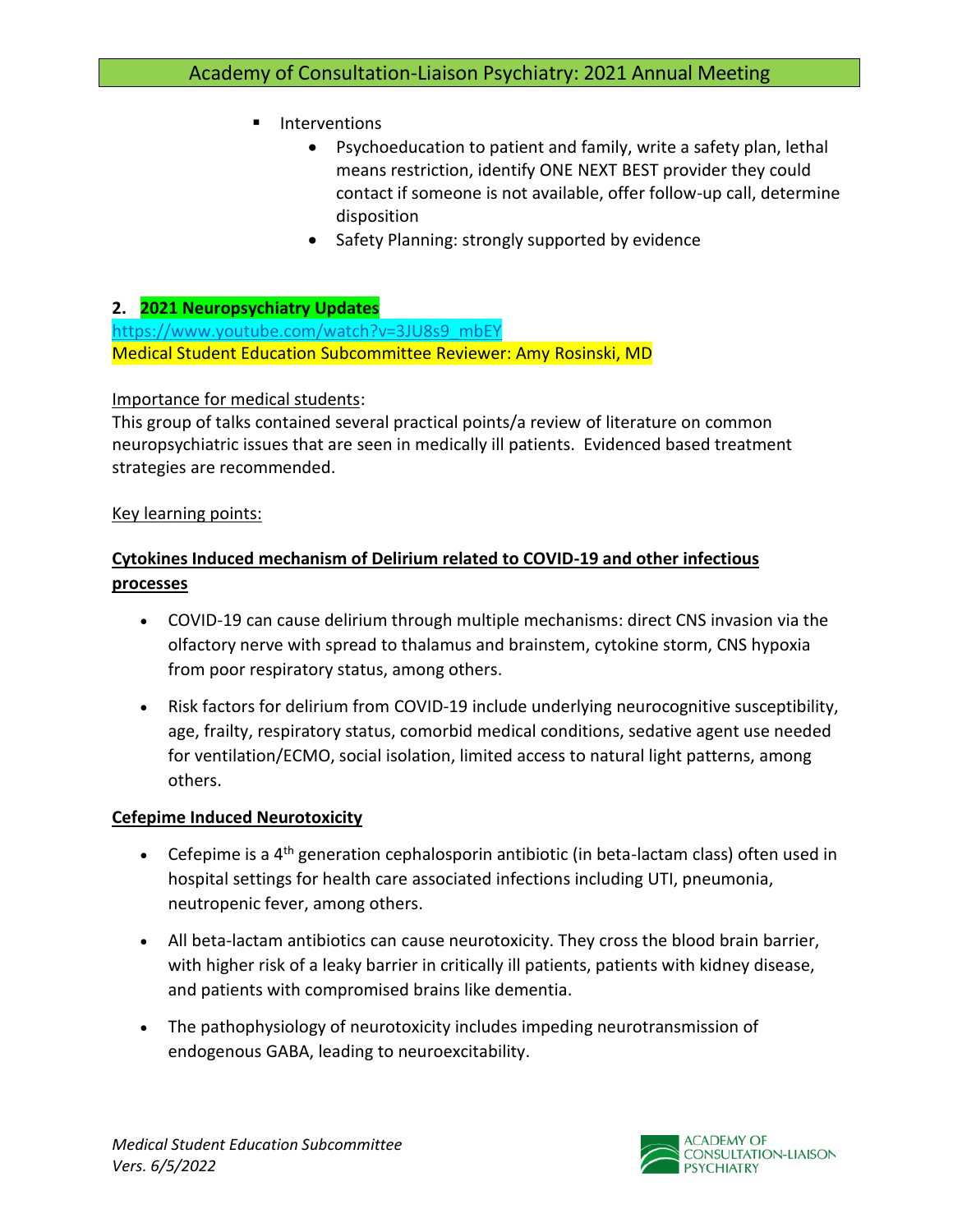- Neurotoxicity occurs a median of 4 days after cefepime initiation, with symptoms including delirium, myoclonus, aphasia, agitation, and sometimes seizures.
- First line treatment is cessation of the drug, or reduction of dose if patient is in renal failure (85% is excreted unchanged by the kidney). Other treatments include antiepileptics, benzos (but may make delirium worse), dialysis.

#### **Paraneoplastic Limbic Encephalitis**

- Paraneoplastic limbic encephalitis is a neuropsychiatric syndrome due to inflammation of the limbic system.
- Pathophysiology: tumors elsewhere in the body cause an antibody-mediated immune response, with these antibodies cross-reacting with neuronal host antigens.
- Most common cancer types are small cell lung cancer, ovarian teratomas, testicular germ cell tumors, thymomas, and Hodgkin lymphoma.
- Symptoms can be acute, subacute, or chronic and consist of mood disturbances, psychosis, memory changes, cognitive impairment, sleep disturbance, irritability, and/or seizures.
- Hypothalamic dysfunction may occur causing hyperthermia, lethargy, or other endocrine disturbances.
- The neurologic syndrome develops before the cancer diagnosis is known in more than half of patients.
- Diagnosis is based on clinical symptoms, as well as evidence of LE on EEG, MRI, or CSF studies.
- Antibodies can be measured in the serum or CSF, but absence of antibodies does not exclude the diagnosis.
- Treatment includes immunosuppressive interventions (steroids, cyclophosphamide, plasma exchange, IVIG, rituximab), management of seizures with antiepileptics, management of psychiatric symptoms with meds and/or ECT, and treatment of the underlying tumor/cancer.
- There is emerging evidence that immune checkpoint inhibitors, a cancer treatment medication, may themselves be associated with limbic encephalitis.

### **Frontotemporal Dementias**

• FTDs are a group of clinically and pathologically diverse neurodegenerative disorders characterized by distinct changes in behavior and personality, or by changes in language abilities. There are 3 subtypes, including the behavioral variant that is most common,

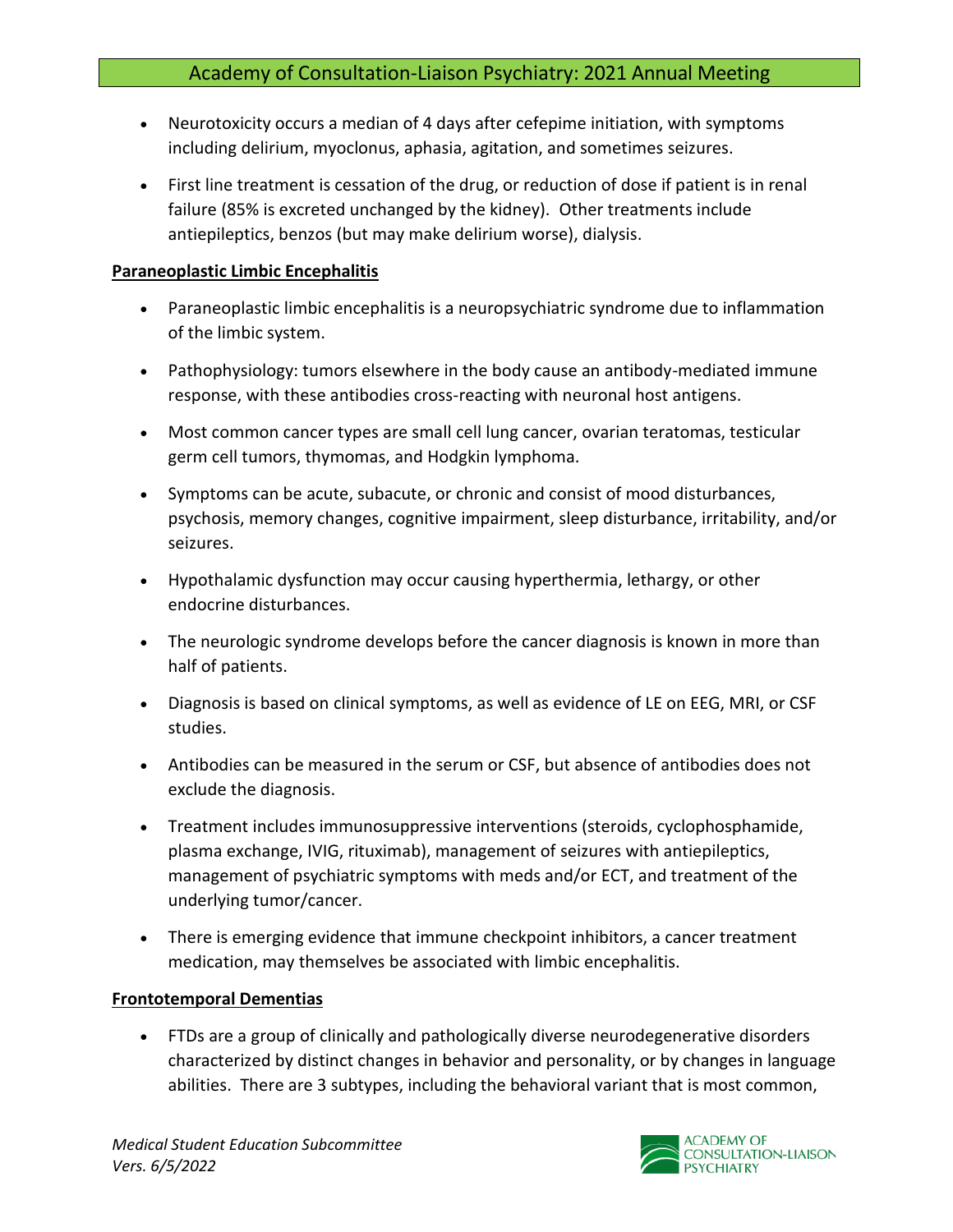and has more behavioral and less language changes. These patients can be misdiagnosed as having a psychiatric disorder.

- Pathophysiology: degeneration in the frontal and/or temporal lobes. FTD is highly heritable.
- Symptoms of behavioral variant FTD include disinhibition, apathy/inertia, loss of empathy, perseverative/compulsive/ritualistic behaviors (hoarding, eye blinking, rubbing hands, excessive story telling), hyperorality/dietary changes, executive cognitive deficits with relative sparing of memory/visuospatial functions.
- Diagnosis is purely clinical, with emphasis on gathering collateral information. Neuroimaging and neuropsychological testing can provide supportive information and look for other possible causes. PET scans do not have the capability to diagnose. Labs to look for other reversible causes of dementia are also recommended.
- Treatments: There are no FDA-approved disease modifying or symptomatic treatments.
- For treatment of behavioral symptoms, the evidence is poor. SSRIs may have some benefit for disinhibition and compulsive behaviors, stimulants for apathy, intranasal oxytocin for loss of empathy, topiramate and SSRIs for hyperorality. Atypical antipsychotics should be a last resort, and benzodiazepines avoided.

**3. Acute and Chronic Neuropsychiatric Sequelae of COVID-19** https://www.youtube.com/watch?v=ekxR3Zv8Glk Medical Student Education Subcommittee Reviewer: Amy Rosinski, MD

### Importance for medical students:

This group of talks described the gamut of neuropsychiatric symptoms that can be seen in the acute setting of COVID-19 and long-term recovery issues including post-acute sequelae of COVID or long COVID. Practical tips on managing delirium in COVID patients were discussed, as was the approach to long COVID workup and treatment.

### Key learning points:

### **Acute Neuropsychiatric Sequelae of COVID-19**

- COVID-19 can CAUSE multiple neuropsychiatric symptoms/syndromes including anosmia, strokes, and delirium, with association with many other neurologic and psychiatric conditions.
- Altered mental status in any patient should prompt a COVID test

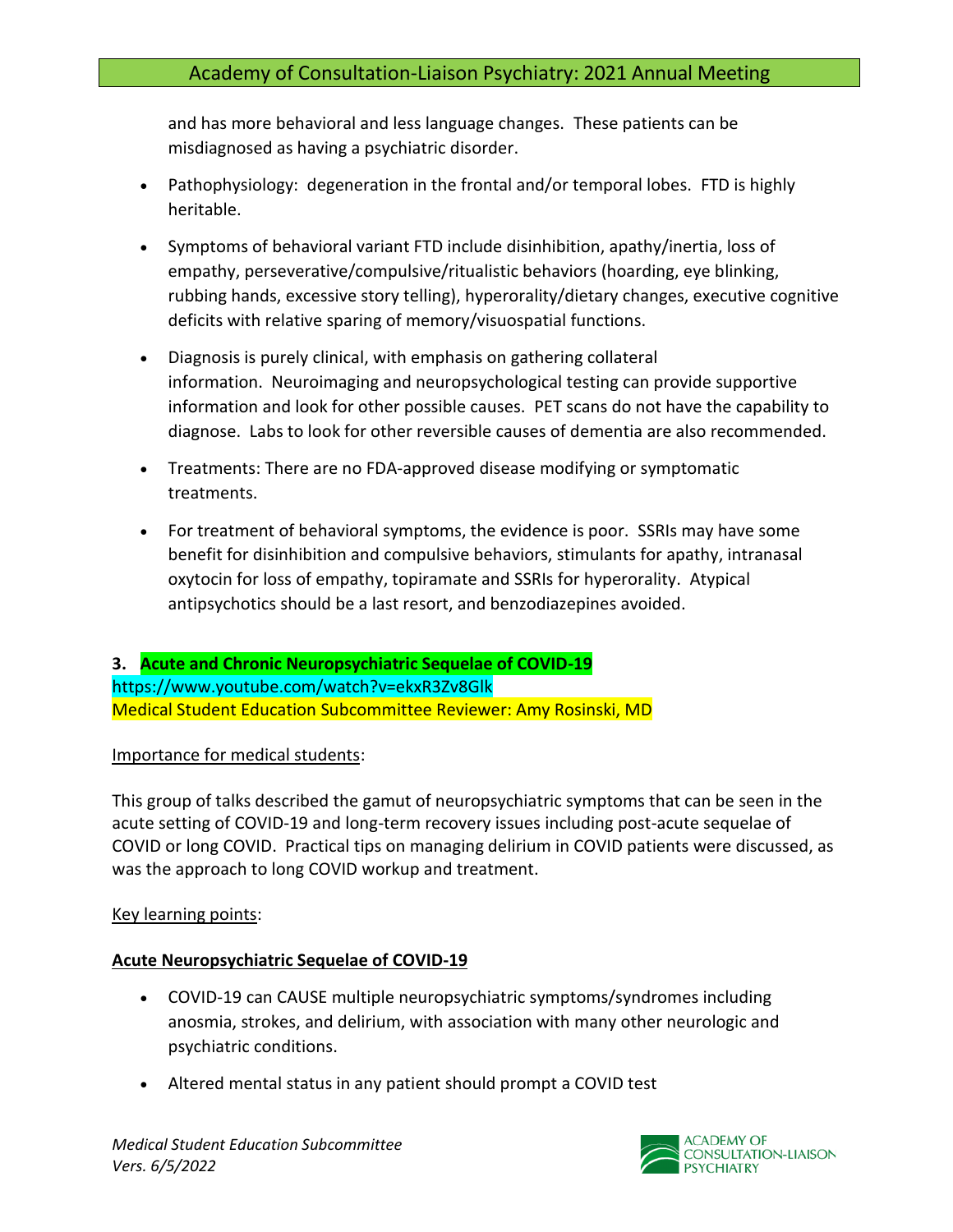- For COVID+ patients with delirium, basic bloodwork is recommended to look for comorbid etiologies of delirium. MRI may reveal specific pathology including strokes. CSF and EEG are less likely to be helpful given non-specific findings.
- Case reports suggest episodes of brief psychotic disorder in COVID patients, without prior psychiatric history. The mean age of onset is 40, and symptoms generally start abruptly and resolve quickly with antipsychotics. Cause vs association is not clear.
- Akinetic mutism, a syndrome in which patients are awake but mute and with a profound motivational deficit, has been seen in patients with COVID. It can look like catatonia but with only the motor elements, can result from dopamine depletion and hypoxia, and is less responsive to benzodiazepines. Pro-dopaminergic agents may or may not be helpful.

#### **Delirium in COVID-19**

- Unique features of delirium in COVID-19 include higher rates of agitation and more neurologic symptoms such as myoclonus, rigidity, abulia, alogia, and catatonia.
- COVID can enter the CNS through the nose, into the olfactory bulb and then the CNS. The area near the olfactory bulb contains structures of the medial forebrain, and direct viral invasion of those structures may lead to some of the motor symptoms described above.
- Patients with COVID pneumonia/ARDS often require deep sedation, and sedation for a long period of time, which may contribute to the higher rates of delirium.
- A study group at Massachusetts General proposed an algorithm to treat agitation from COVID-19 delirium, which started with melatonin, then considering alpha-2 agonists like clonidine and dexmedetomidine, then lower potency antipsychotics to avoid risk of extrapyramidal symptoms. Depakote could be an option if agitation was refractory or other agents were contraindicated. Dopamine agonists were proposed for catatonia or akinetic mutism.

### **Post-Acute Sequalae of COVID (PASC)**

- Long COVID is a clinically distinct phenomenon with symptoms including fatigue, dyspnea, dysautonomia, changes to mood and anxiety and cognitive changes. Recovery is common.
- Treatment is focused on symptom/system specific care, with importance on a rehabilitation model.
- **4. Current Controversies in Agitation Management in the Emergency Department**

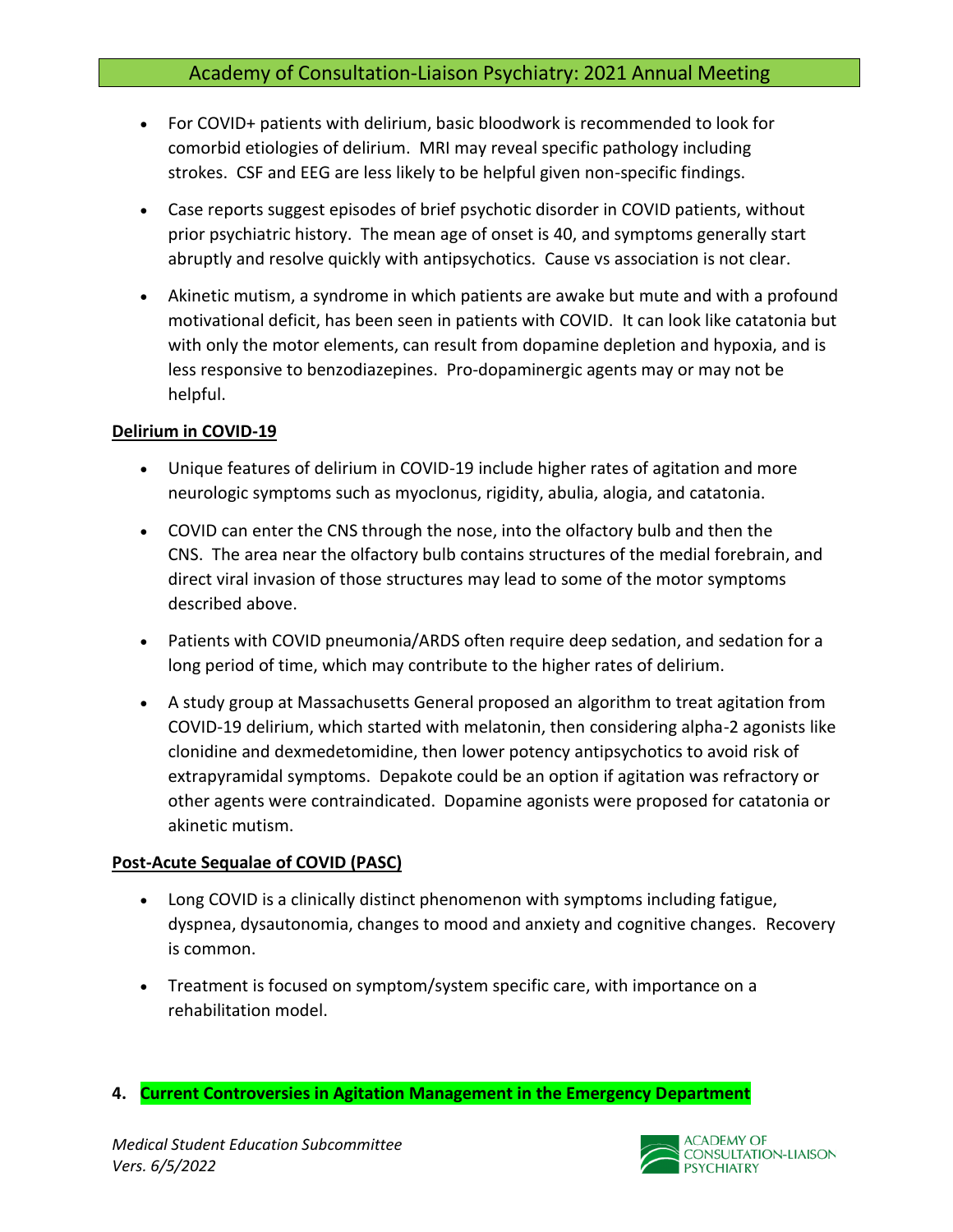<https://www.youtube.com/watch?v=ofAtjxFtv2w> Medical Student Education Subcommittee Reviewer: Amy Rosinski, MD

Importance for medical students:

Agitation is a frequent reason for psychiatric consultation, and this group of talks discuss cutting edge issues that arise in the management of agitation, especially in the emergency department.

## Key learning points:

## **Excited Delirium:**

- Excited Delirium Syndrome is characterized by altered mental status, agitation, acidosis, and hyperadrenergic autonomic dysfunction. It is controversial, in that it is recognized by emergency medicine organizations, but not psychiatric organizations, and not in the DSM. Psychiatrists have concerns that not all patients exhibiting these symptoms meet the true definition of delirium.
- Patients exhibiting symptoms of excited delirium are often those with acute on chronic substance use, particularly with stimulants, and those with psychotic illnesses.
- There is overlap between the definitions and symptoms of excited delirium, delirious/Bell's mania, and neuroleptic malignant syndrome. This may speak to common pathophysiology and treatment strategies.
- Patients with symptoms of excited delirium can be at risk of cardiac dysrhythmias, even moreso when they are restrained.
- Proposed pathophysiology involves failure of the dopamine transporter to regulate synaptic dopamine, leading to violent behavior, agitation, motor excitement, and rise in body temperature.
- The evidence base for treatment of agitation in EDS is limited at this time to case reports. Antipsychotics and benzodiazepines, alone or together, are reported to be first line treatments in one guideline.
- Ketamine is also used, although there is a higher risk for need for intubation with ketamine as opposed to antipsychotics/benzodiazepines.

### **Ketamine:**

- Ketamine is non-competitive NMDA-receptor antagonist, that was introduced as a general anesthetic in the 1960s.
- It has a rapid onset of 1-3 minutes, IV and IM delivery forms, and has less cardiorespiratory depression than many other sedative agents. ED docs thus are using it more for agitation.

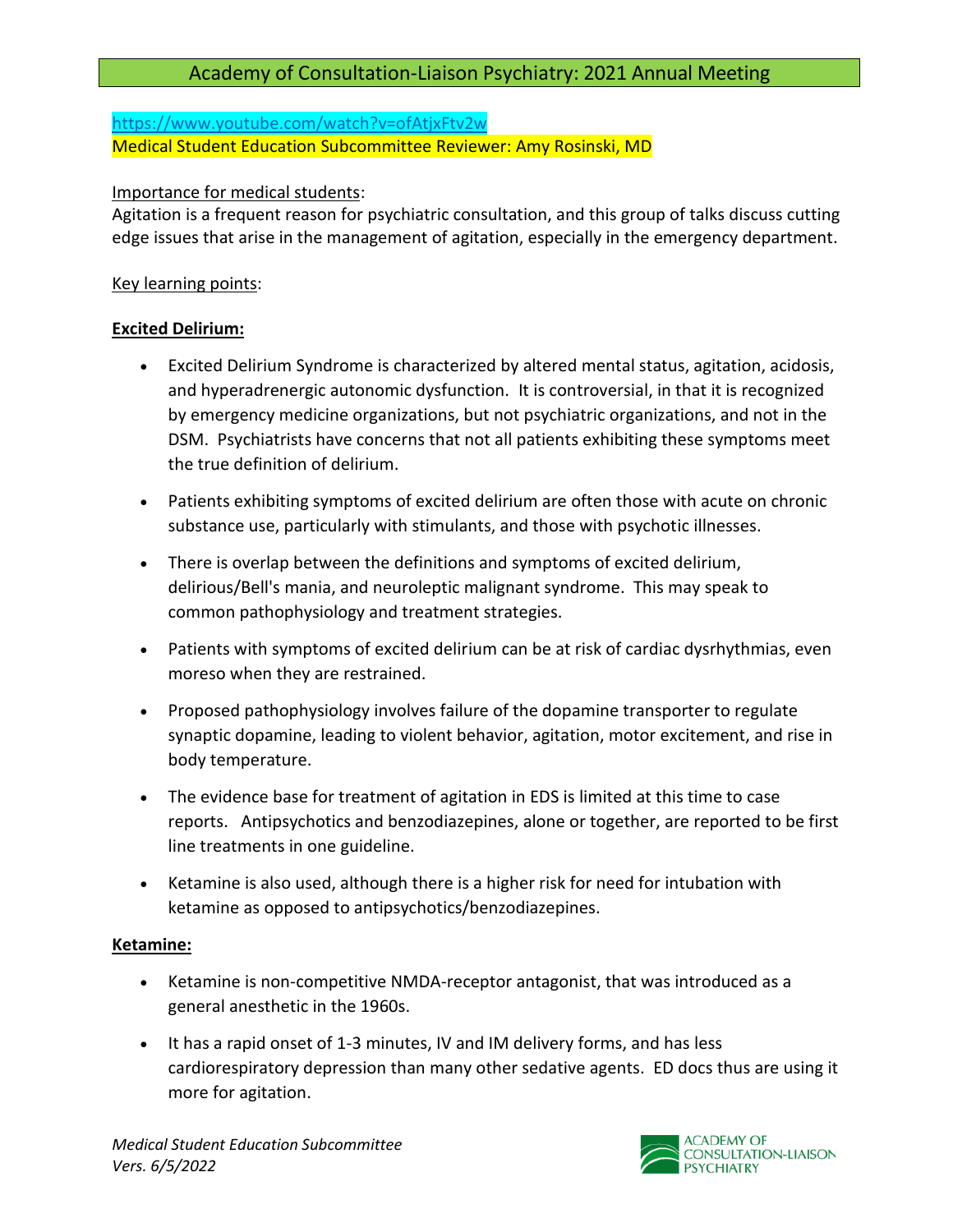- BUT...it has up to 63% risk of need for intubation (possibly via secretions, laryngospasm, nausea/vomiting). It can also increase blood pressure.
- It produces effects via dissociation, with the user being awake but unaware of sensory input and amnestic.
- It can be a drug of abuse, with intoxication involving out of body experiences, vivid dreams, hallucinations/psychosis, with severe complications including agitation and rhabdomyolysis.
- Patients with schizophrenia who receive ketamine may have exacerbation of psychosis/worse psychosis than non-schizophrenia patients.
- Ketamine works faster than haloperidol, but ketamine has higher intubation rates, higher need for psychiatric hospitalization, and greater need for additional chemical sedation compared to haloperidol in some studies.

#### **IV Olanzapine:**

- Olanzapine is an atypical antipsychotic that blocks central D2, central M1 muscarinic, central serotonin 5HT-2 and peripheral alpha-1 receptors.
- Oral and IM forms of olanzapine are FDA approved only for schizophrenia and bipolar 1 disorder, but have expanded to use for acute agitation, with efficacy found.
- Intramuscular injections for agitation have the disadvantage of being painful, having the potential for local site reactions, and having less reliable absorption with delayed onset. This prompts the desire to consider intravenous (IV) medications for agitation.
- Benzodiazepines can be given intravenously, but are not optimal in most cases of delirium, or if concern for respiratory depression.
- There are no FDA approved antipsychotics for IV administration, but chlorpromazine, droperidol, and haloperidol are used off-label via this route. IV droperidol received a black box warning for QTC prolongation, leading to less use and then shortages. IV haloperidol also has a warning for QTC prolongation. Chlorpromazine can cause sedation and hypotension.
- Studies of IV olanzapine show efficacy and safety when compared to droperidol, and faster sedation compared to IM olanzapine. There was no evidence of torsades de pointes with IV olanzapine.
- Hypotension and respiratory depression are still possible side effects with IV olanzapine.
- Controversy exists about the sufficiency of existing evidence, and there are still no current prescribing guidelines for IV olanzapine.

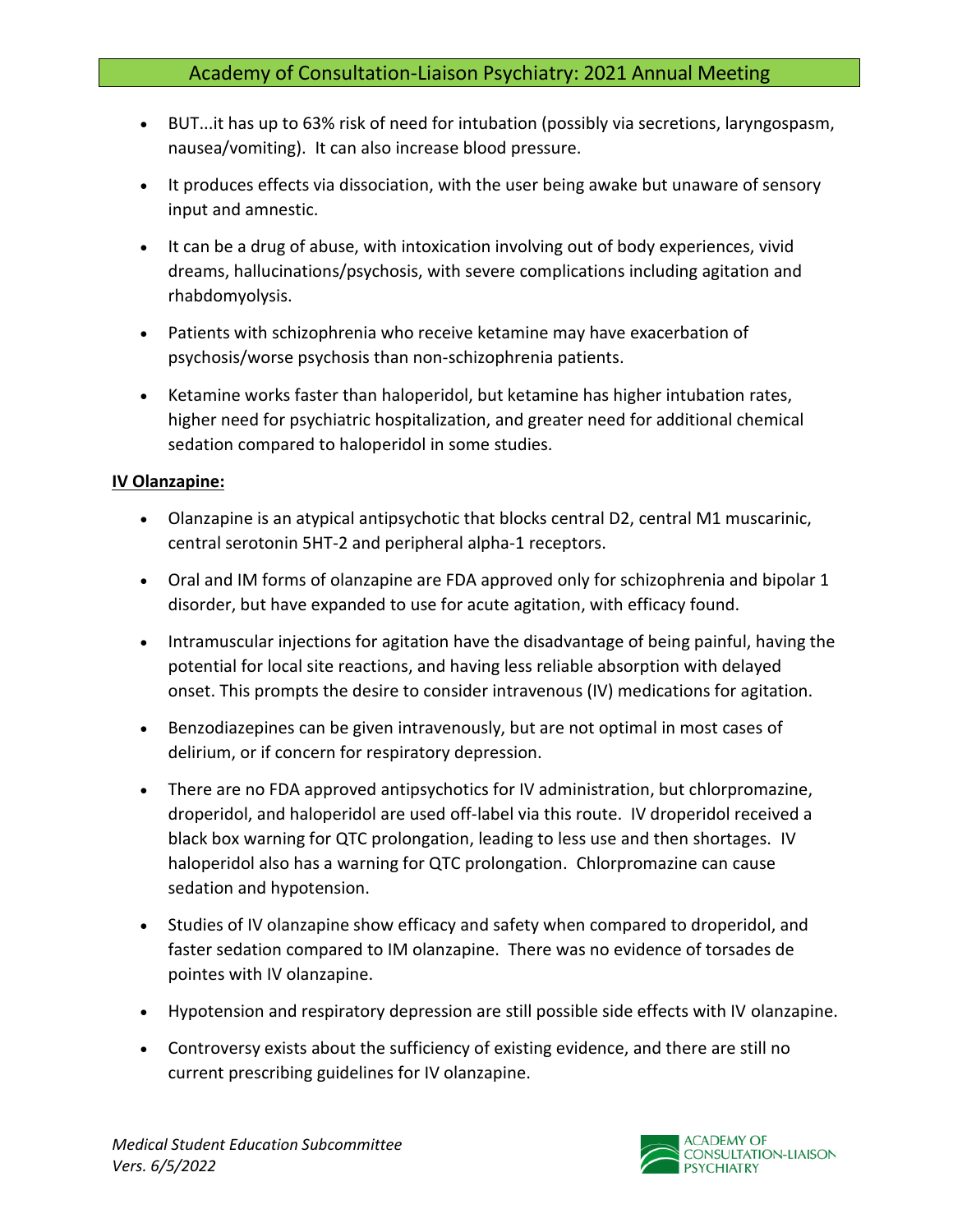## **Challenges at the interface of emergency medicine and psychiatry:**

- "Medical clearance" for psychiatric admission is not the most appropriate term, with favored alternative being "medically stable to receive psychiatric care in a psychiatric facility."
- Recommended basic medical evaluation for patients in psychiatric emergency settings include: vital signs, physical exam, and assessment of mentation/cognition. Patients 45 and older with no prior psychiatric history and a new psychiatric complaint warrant further medical investigation, and patients greater than 65 warrant more medical investigation.
- Inability to obtain labs should NOT delay psychiatric transfer for medically stable patients.
- Patients with schizophrenia are nearly three times as likely to die from coronavirus, a risk factor that is second only to older age.
- **5. The ACLP Diversity, Equity, and Inclusion Task Force: Promoting Critical Change for Our Members, Trainees, Patients, and Field**

https://www.youtube.com/watch?v=qUsC9PDCdeI Medical Student Education Subcommittee Reviewer: Jai Gandhi, MD

### Importance for medical students:

- The scope of this presentation is largely focused on ACLP governance structures, and unless the medical student has a specific interest in organizational psychiatry and leadership within ACLP, the nuances of the ACLP organization is likely of limited immediate value to medical students.
- The presentation does cover the organizational structure of ACLP which is difficult to find elsewhere, and therefore this presentation may be valuable for certain medical students who will find this degree of transparency about the operations of ACLP difficult to find elsewhere

### Key points:

- ACLP currently does not have overt systems in place to account for nor respond to DEIrelated issues.
- The majority of ACLP Special Interest Groups (SIGs) do not represent the needs of vulnerable or underrepresented populations.
- The ACLP DEI Task Force deemed anti-racism and health care disparities outside of the scope of the Task Force's charge leaving a large and important aspect of DEI issues thus far unaccounted for by ACLP

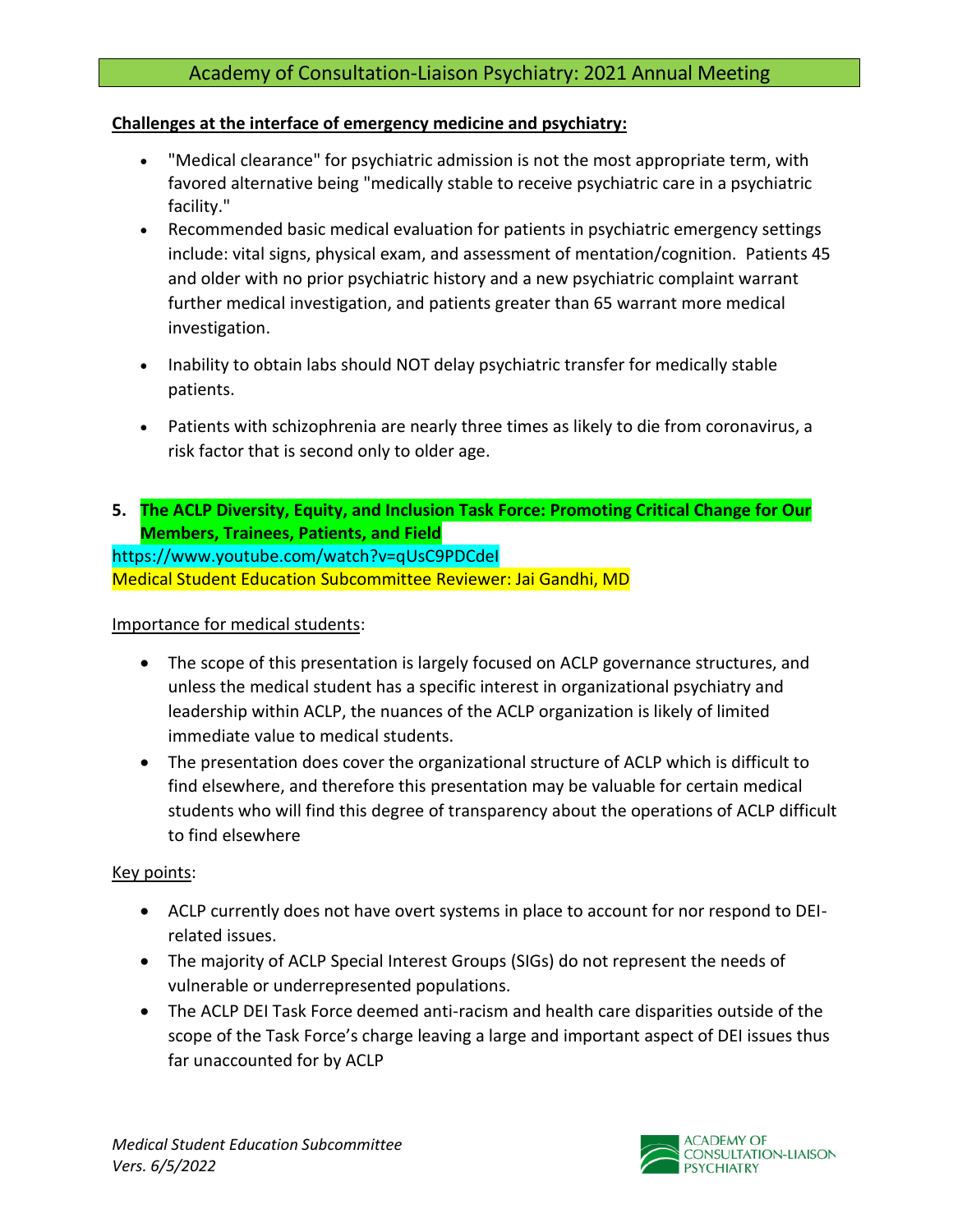- ACLP could consider funding for pipeline programs or other awards to improve diverse and inclusive representation within the subspecialty
- Current ACLP educational resources and opportunities leave gaps in DEI related issues as well as in C/L research

**6. Diversity, Equity, and Inclusion in C-L Training During COVID-19 and Beyond** https://www.youtube.com/watch?v=A2DiP7z-yjo Medical Student Education Subcommittee Reviewer: Jai Gandhi, MD

#### Importance for medical students:

- A variety of factors influence medical student/resident matriculation, including but not limited to, implicit bias from interviewers, systemic factors influencing test performance, and programs' approach to recruitment
- This talk is better targeted towards educators and leaders in C/L psychiatry as opposed to medical students

#### Key points:

- Social determinants of health have been a significant set of factors influencing pandemic related outcomes
- Resident and fellow recruitment has been impacted by the pandemic (with both advantages and disadvantages) and programs can leverage equitable practice to improve diverse and inclusive recruitment
- There are programs that exemplify the way DEI topics can be weaved into CL fellowship training
- Microaggressions come in various forms and should be a considered an important teaching moment across C/L services
- A four metric model in equity (access, transitions, quality, socioeconomic and environmental impact) can help guide fellowship projects to promote equity

**7. AIM to Learn: Actioning on Implicit (Biases) and Microaggressions in the Learning Environment**

https://www.youtube.com/watch?v=1lzNAO5kUvs Medical Student Education Subcommittee Reviewer: Jai Gandhi, MD

### Importance for medical students:

● Of the DEI talks, this is the only talk I would recommend for medical students

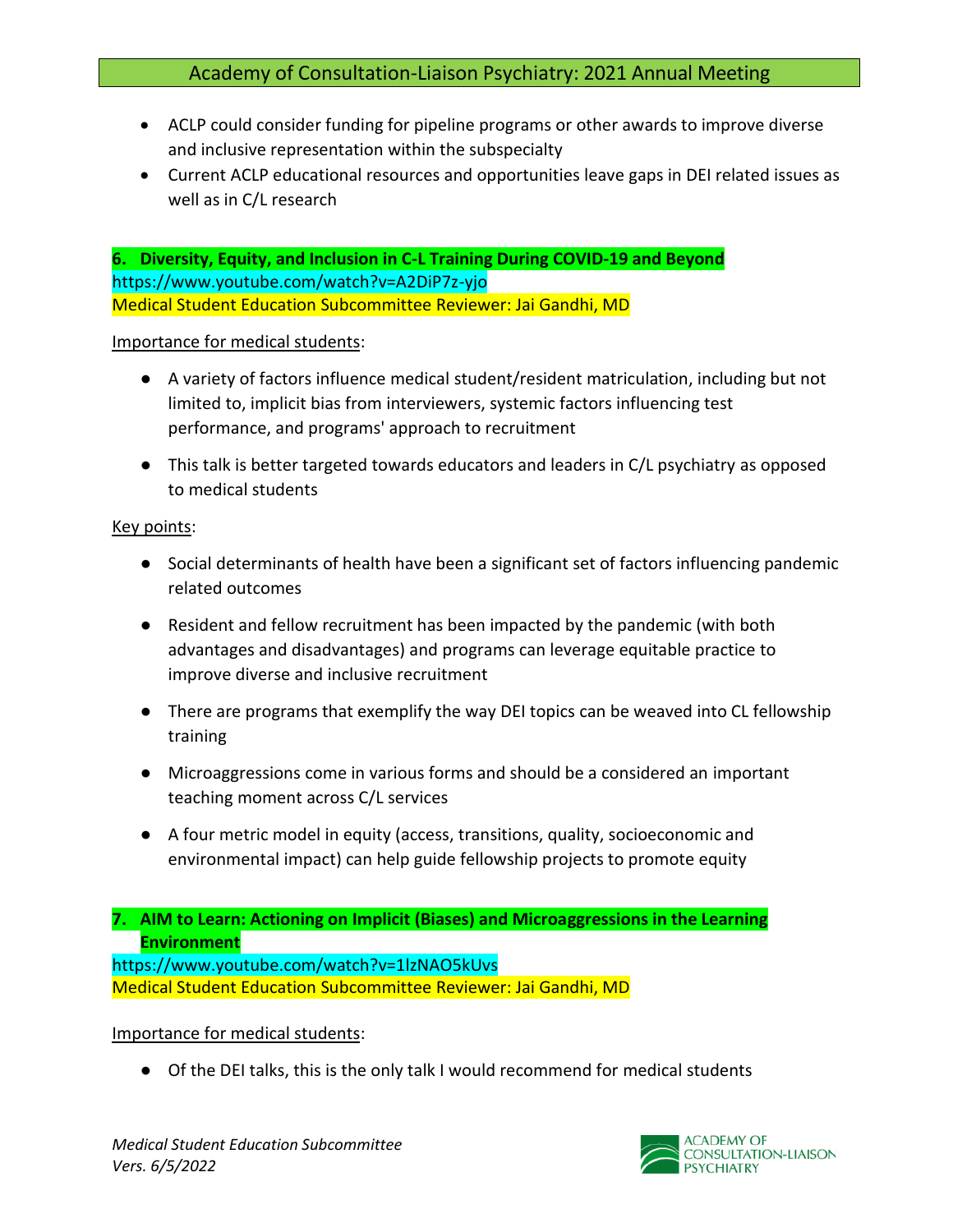● The talk overviews DEI-related definitions, while simultaneously conducting an actionoriented overview and approach to microaggressions and discrimination that can and do impact medical students.

#### Key points:

- Stereotype threats can impair medical student performance on clinical rotations, can decrease communication, decrease sense of belonging and detracts from the learning experience
- Incidental biases, coincidental biases, and patterns of biases may be helpful to distinguish
- In letters of recommendation, medical students that were women and/or underrepresented in medicine have more adjectives describing personal attributes than describing competency
- There are multiple steps you can take as a medical student when responding to microaggressions, and multiple strategies that can be utilized if responding

## **8. The Ten Most Important Papers in C-L Psychiatry for the 2020-2021 Academic Year** [https://www.youtube.com/watch?v=lkRd\\_TQCJFM](https://www.youtube.com/watch?v=lkRd_TQCJFM) Medical Student Education Subcommittee Reviewer: Ewa Bieber, MD

### Importance to medical students:

- Introduction of the Guidelines and Evidence Based Medicine (GEBM) Committee.
- Experts in the field of CL psychiatry review 10 papers published in the last year, highlighting findings, exploring strengths and weaknesses, and contextualizing the relevance of the findings.
- Great introduction to the critical appraisal of medical articles.

### Key learning point:

• GEBM publishes annotated abstracts quarterly. These are available to all on the ACLP website under "Public Services" tab of the education section.

#### **9. Think You Know How to Spot Catatonia? Let's Talk About That** <https://www.youtube.com/watch?v=Jgj2saL1wOM> Medical Student Education Subcommittee Reviewer: Ewa Bieber, MD

### Importance for medical students:

• Review of the diagnostic criteria of catatonia, particularly focusing on the Bush-Francis Catatonia Rating Scale (BFCRS).

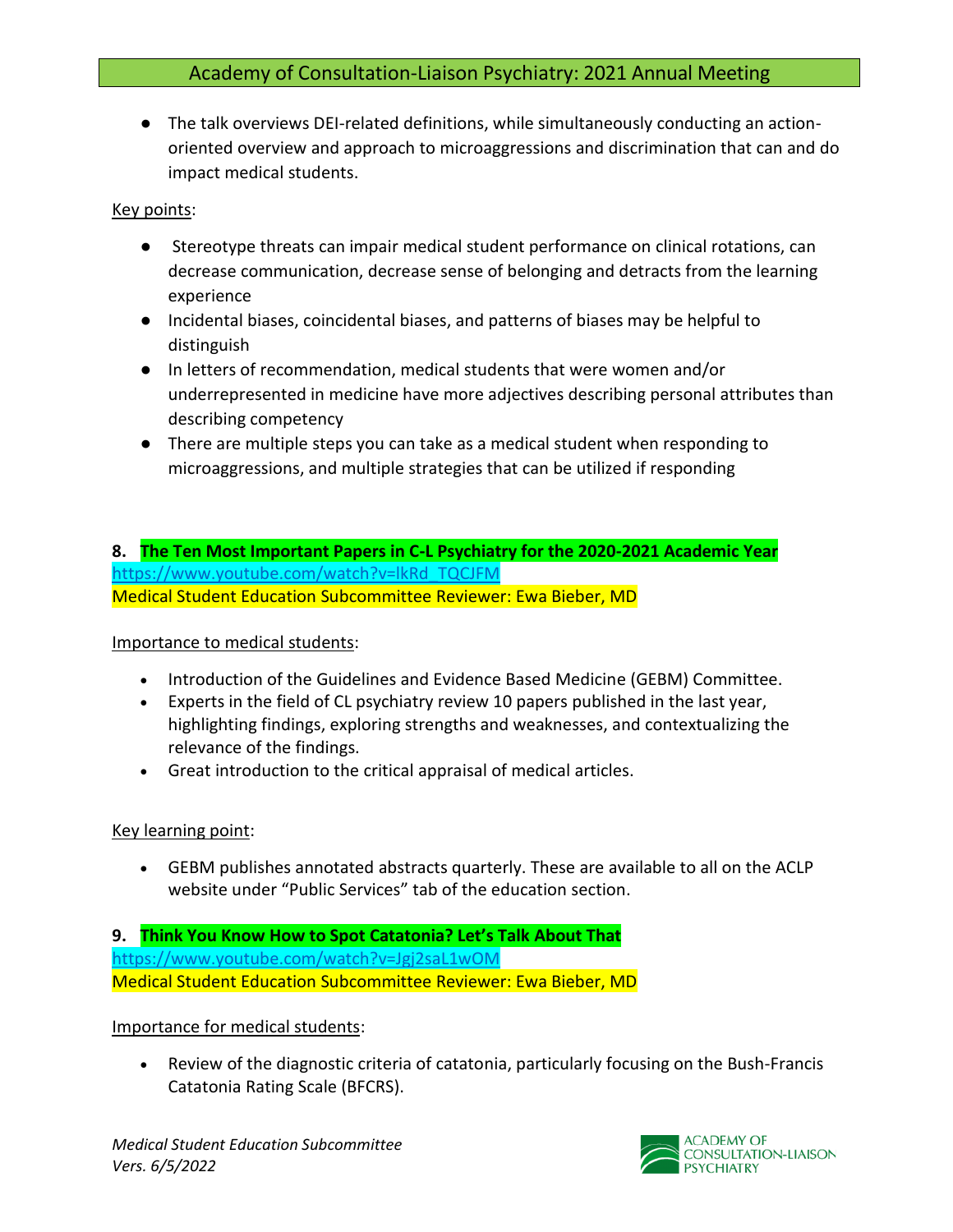- In-depth review of catatonia features most frequently confused/missed on exam.
- Approach of evaluation of catatonia in delirium and coma.

#### Key learning points:

- Only 1 in 9 patients is accurately diagnosed with catatonia—obstacles to diagnosis include the wide range of presentations, features which may present in a variety of ways, and discrepancy between screening scales.
- The Bush-Francis Catatonia Rating Scale (BFCRS) is the standard for clinical use and research.
- The first 14 items listed in the BFCRS are the most "classic" signs and are used for screening (presence of 2 or more signs is indicative of catatonia); the severity of catatonia is quantified by the rating sum of all 23 items.
- RASS (Richmond Agitation Sedation Scale) ranges from -5 to 4; score of -5 and -4 is consistent with coma.
- **10. High-yield Pearls from the APA Council on C-L Psychiatry Workgroup on Treatment of Opioid Use Disorder in the General Hospital: A Guide for C-L Psychiatrists**

[https://www.youtube.com/watch?v=PEhtkN\\_Ocb8](https://www.youtube.com/watch?v=PEhtkN_Ocb8) Medical Student Education Subcommittee Reviewer: Pochu Ho, MD

Importance for medical students/Key learning points:

- Intravenous opioid drug use (OUD) is associated with high rates of infections requiring extended hospitalizations. Initiation of medications for OUD (MOUD) during medical admissions related to OUD is associated with reduction of AMA discharges, reduction of readmission, greater likelihood of completing intravenous antibiotics treatment, and improves linkage to outpatient substance use programs.
- Barriers to initiating MOUD in the general hospital include under-recognition of the role of C-L psychiatrists in addiction treatment by other specialists, lack of outpatient resources (to continue methadone or buprenorphine), stigma for patients with OUD, and knowledge gaps across specialties regarding MOUD.
- Microinduction of buprenorphine avoids putting the patient through opioid withdrawal.
- OUD in pregnant patients
	- $\circ$  Medically-supervised opioid detox is not recommended during pregnancy as it is associated with higher rates to return to use increasing the risk of infection
	- o Methadone and buprenorphine are associated with known birth defects
	- $\circ$  Methadone and buprenorphine alone are unlikely adequate for treating pain during labor. Epidural, non-narcotic medications, and short-acting narcotics should be provided to patients during labor. Methadone and buprenorphine should not be increased for treating peripartum pain.
- **Resources** 
	- o Safety Manual for Injection Drug Users (harmreduction.org)

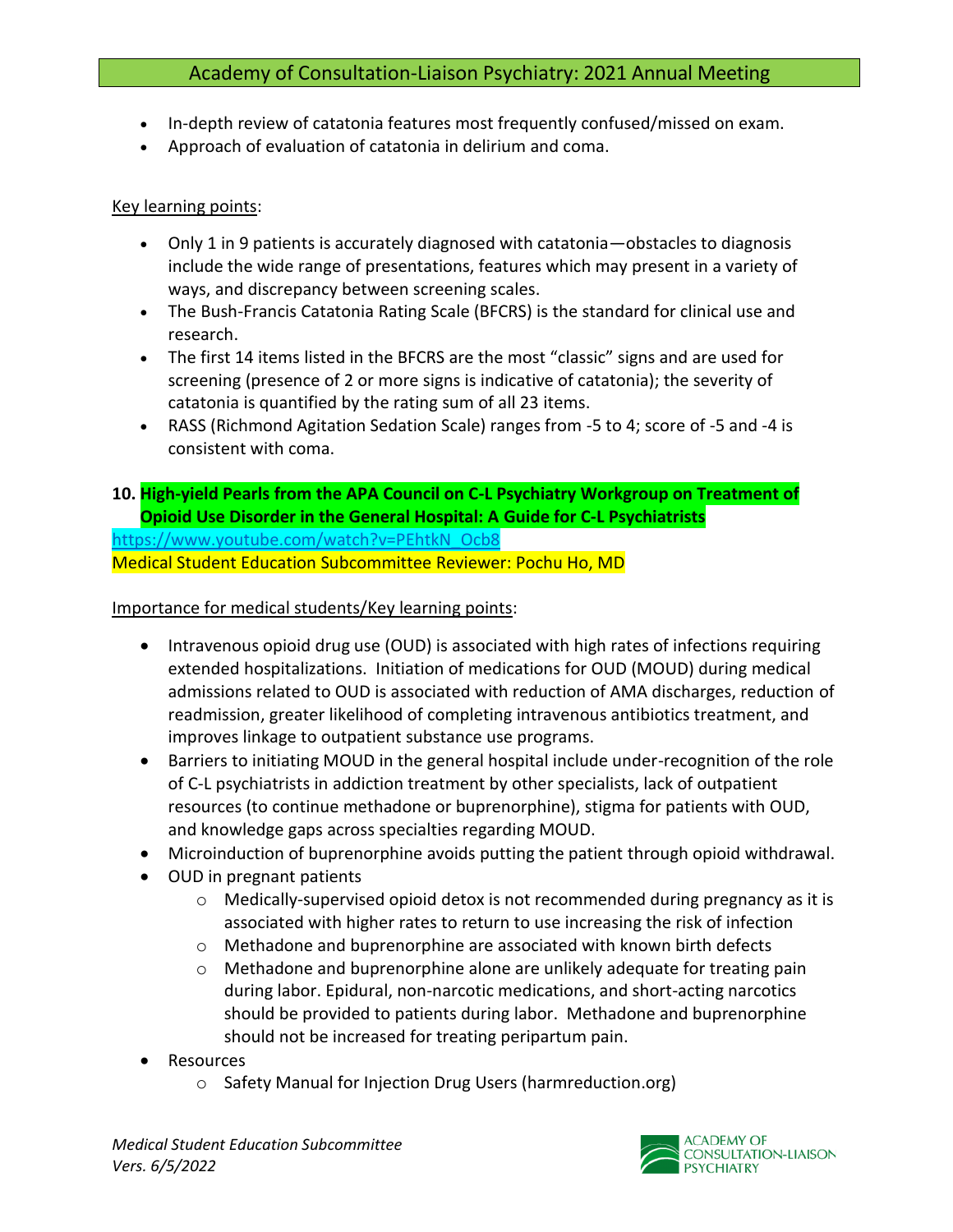o Clinical Guidance for Treating Pregnant and Parenting Women with Opioid Use Disorder and Their Infants (SAMHSA and ACOG)

## **11. Getting Real About C-L Psychiatrists Treating Addiction**

[https://www.youtube.com/watch?v=1VUnUG\\_RcrQ](https://www.youtube.com/watch?v=1VUnUG_RcrQ) Medical Student Education Subcommittee Reviewer: Pochu Ho, MD

### Importance for medical students/Key learning points:

- Cannabis use
	- $\circ$  Increased use of marijuana in states with legalized marijuana across all age groups, but especially in 18-25 age group.
	- o Questions to ask patients regarding cannabis use:
		- More than how much and how often?
		- Which strains? Type of formulation? Withdrawal symptoms?
	- o Exogeneous cannabinoids binds to CB1 and CB2 receptors longer leading to nonphysiologic activation of these receptors
	- o Extrapolating data on Epidiolex (FDA approved CBD for Lennox-Gastaut syndrome or Dravet syndrome), CBD may impact on liver function. Depakote and Epidiolex concomitant use have been associated with increased risk of LFT elevations.
	- o Cannabinoid hyperemesis syndrome is associated heavy daily use, frequent hot bathing and cyclic vomiting. Characterized by 3 phases: prodromal→hyperemesis (<48hours)→recovery
- Substance use in pregnancy
	- $\circ$  Effects of substance use: delay or no prenatal care, multiple substances, associated with other psychiatric comorbidities, increased maternity mortality.
	- o Abstinence during pregnancy is common: cigarettes (32%), alcohol (96%), cannabis (78%), cocaine (73%)
	- o Abstinence is not sustained after delivery. Abstinence rates 2 years after delivery: cigarettes (11%), alcohol (18%), cannabis (30%), cocaine (59%)
	- $\circ$  Opioid withdrawal during pregnancy causes acute maternal w/d: increased uterine contractions and decreased placental blood flow and oxygen supply and acute fetal w/d: increased fetal activity and increased oxygen demand.
	- o Neonatal withdrawal syndrome comparing patients on buprenorphine vs methadone (the MOTHER study, 2010 NJEM). Neonates born to mothers on buprenorphine had shorter neonatal hospital stay, lower mean neonatal methadone dose, shorter length of treatment of neonatal withdrawal syndrome.
	- $\circ$  Methadone and buprenorphine dose may need to be increased in the second trimester or be given in twice a day dosing due to increased induction of CYP P450 enzymes by estrogen and progesterone.
	- o There is insufficient data on naltrexone's efficacy and safety in pregnancy for OUD.
	- $\circ$  Alcohol use disorder-most effective treatment is motivational interviewing. Not enough data in efficacy or safety. Withdrawal should be treated with lorazepam

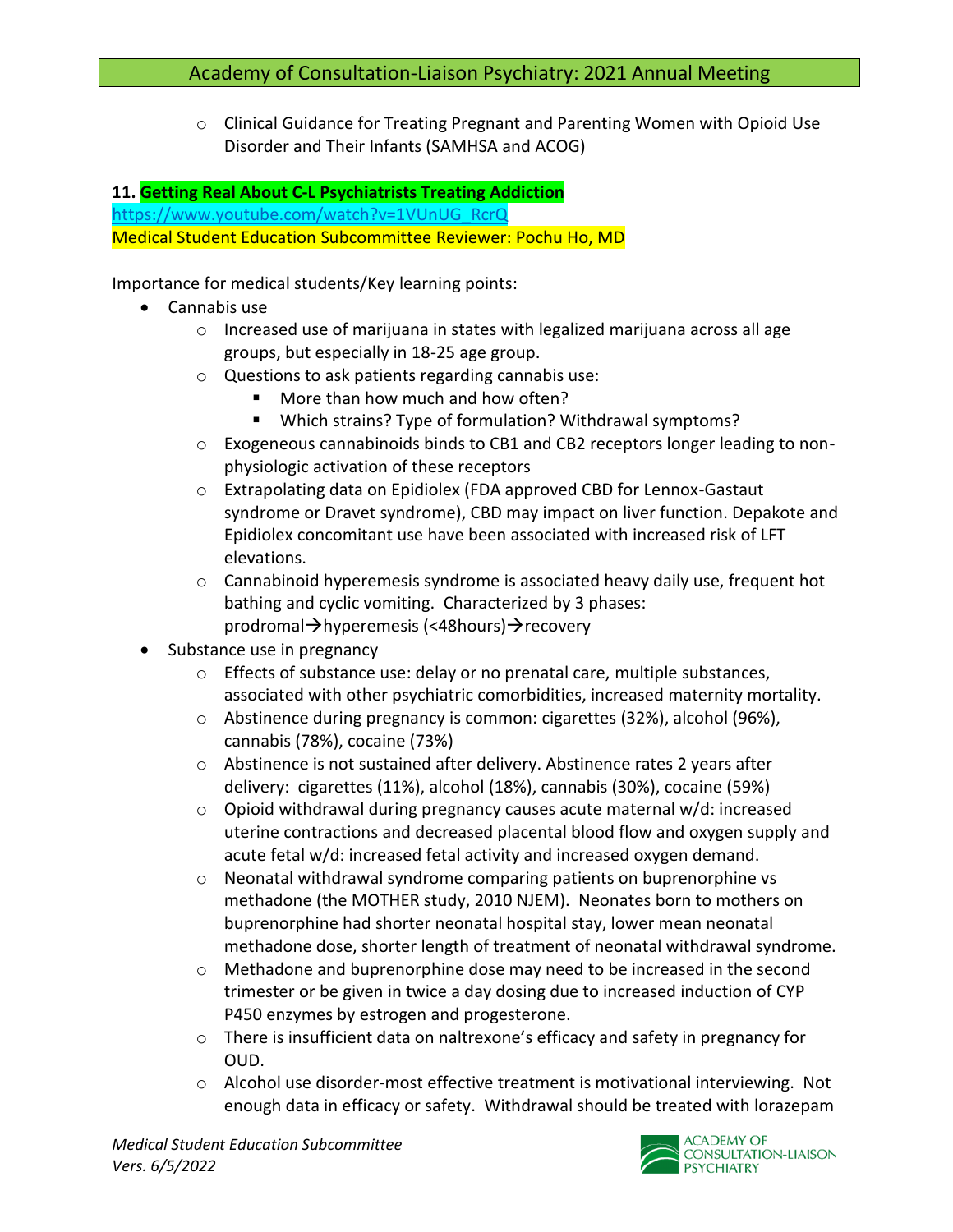or diazepam with a slow taper to avoid hypertension, which decrease fetal blood flow.

o Smoking cessation-No established data on safety or efficacy in nicotine replacement.

## **12. Advancing Knowledge, Developing Careers, and Strengthening Community Around Social Justice in CL**

https://www.youtube.com/watch?v=6vBpflptdI8 Medical Student Education Subcommittee Reviewer: Samantha Zwiebel, MD, MA

#### Importance to medical students:

This presentation reviews key concepts in social justice in a case-based manner, with speakers leading viewers through tough cases using social justice as a framework for conceptualizing cases.

### Key Points

- Social determinants of health and non-clinical circumstances contribute to greatly to an individual's medical presentation and are key to truly understanding a patient
- Structural vulnerability describes how many systemic forces can leave particular patients more disadvantaged and vulnerable to worse outcomes
- Psychiatric patients are very vulnerable to various forms of trauma and a trauma assessment is an important aspect of assessment and formulation

### **13. Beyond Broca's and the MOCA: Teaching Neuropsychiatry Across the CL Spectrum of Clinical Care**

https://www.youtube.com/watch?v=chrbdfvtLRw Medical Student Education Subcommittee Reviewer: Samantha Zwiebel, MD, MA

### Importance to medical students:

This selection of talks reviews how psychiatry, medicine, science, and neurology intersect and have been historically conceptualized; key elements of a bedside exam to test cognitive domains; the "triple network theory" of the central executive, default mode, and salience networks that take neuroanatomy to the next level; and more!

#### Key Points

- Think of patients in the following order:
	- Neuroanatomy (textbook type material)
	- Cognition, emotional processing (clinical correlate)
	- Abnormality and patient exam (what do you see in your patient on exam)